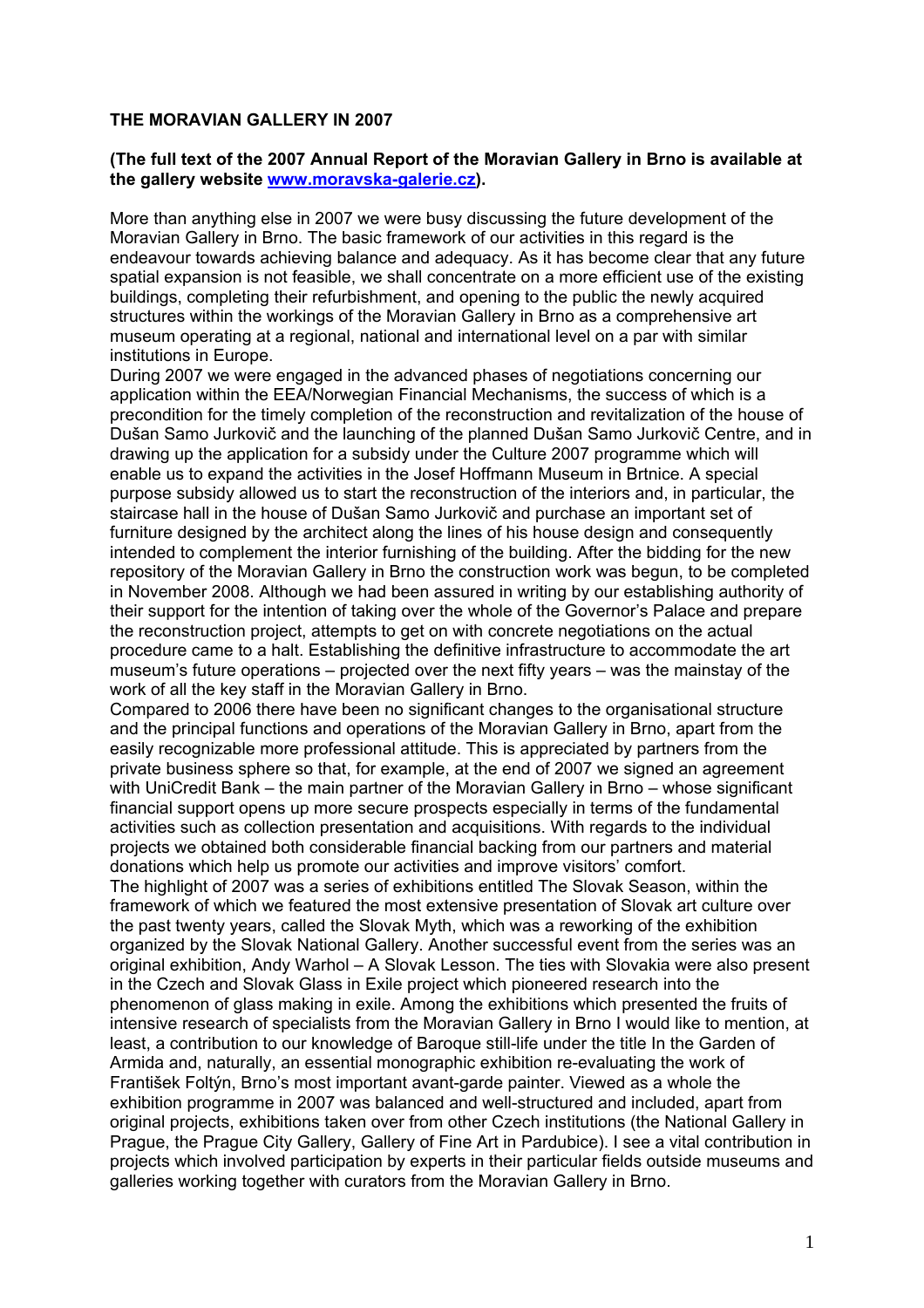International links have become more intensified thanks to a successful exhibition of Alphonse Mucha posters touring Japan and marking the first practical steps in our collaboration with the National Museum of Fine Art in Taichung by preparing an exhibition of contemporary Taiwanese art in Brno and the planned reciprocal display of Czech art in Taiwan. We have been working together with the Museum of Applied Arts and Contemporary Art (MAK) in Vienna on the programme of the Josef Hoffmann Museum in Brtnice (the Josef Hoffmann – Adolf Loos exhibition) and have stepped up the promotional activities to advertise both institutions.

In terms of public relations we have succeeded in turning the gallery web pages into the primary source of information and reference platform for frequent gallery visitors and supporters, including the provision of quality background material for the media. In 2007 the number of visits to the web pages increased by 33%, of which as many as 60% of the browser entries are one of the URL addresses of the Moravian Gallery in Brno.

As a result of extending the MG operations from the existing three exhibition buildings in the centre of Brno to Josef Hoffmann's Birthplace in Brtnice and the Jurkovič House in the Brno quarter of Žabovřesky we changed the MG logo at the beginning of 2007. Since the end of 2001, the logo (Machek&Babák studio) had been based on the existence of three palaces symbolised by three tabs of different colour on the right-hand side, there was a need to update it to reflect the administration of five buildings. The logo was modified by Tomáš Machek (Side2), a co-author of the corporate identity design of the MG. In collaboration with the designer Štěpán Malovec a visual style has also been created for the Josef Hoffmann Museum in Brtnice.

Traditionally, the Moravian Gallery in Brno was the motor of the Brno Museum Night which again broke all visitor records without any reduction in the number of gallery visitors throughout the year. We did an excellent job as, regardless of the stricter rules for counting entries to the exhibitions and events organized by the Moravian Gallery in Brno which are gradually shaping up, (lecture series, guided exhibition tours, associated workshops, echoes from specialized film festivals), the visitor numbers slightly increased again with a record box office income.

Finally, I cannot avoid again mentioning the problem that has confronted the Moravian Gallery in Brno for a long time – one which cannot be resolved solely by our efforts and requires systemic changes on the part of our establishing authority – namely the permanently insufficient funding for collecting activities and an active acquisition policy. The deficit in collection building cannot be addressed by measures within the institution but requires significant assistance on the part of the establishing authority, i.e. as a minimum, starting point the discussion regarding the strategy for the future. That said we do not expect miracles but, together with our private business partners, seek methods of slowly revitalizing this area without being satisfied with merely cosmetic changes.

A careful reader of this annual report will undoubtedly conclude that the Moravian Gallery in Brno is a dynamic and self-confident institution with a solid economic and organizational base capable of holding its own when compared on an international scale both with regards to expertise and the performance of its social competences, quality of presentation outputs and communication with its users. I am very proud of all my colleagues and collaborators who make the unthinkable possible through their understanding, drive and consistent effort. Clearly, a monetary reward is not, thankfully and cannot, regrettably be their primary motivation.

Marek Pokorný

Director of the Moravian Gallery in Brno

**Personnel representation**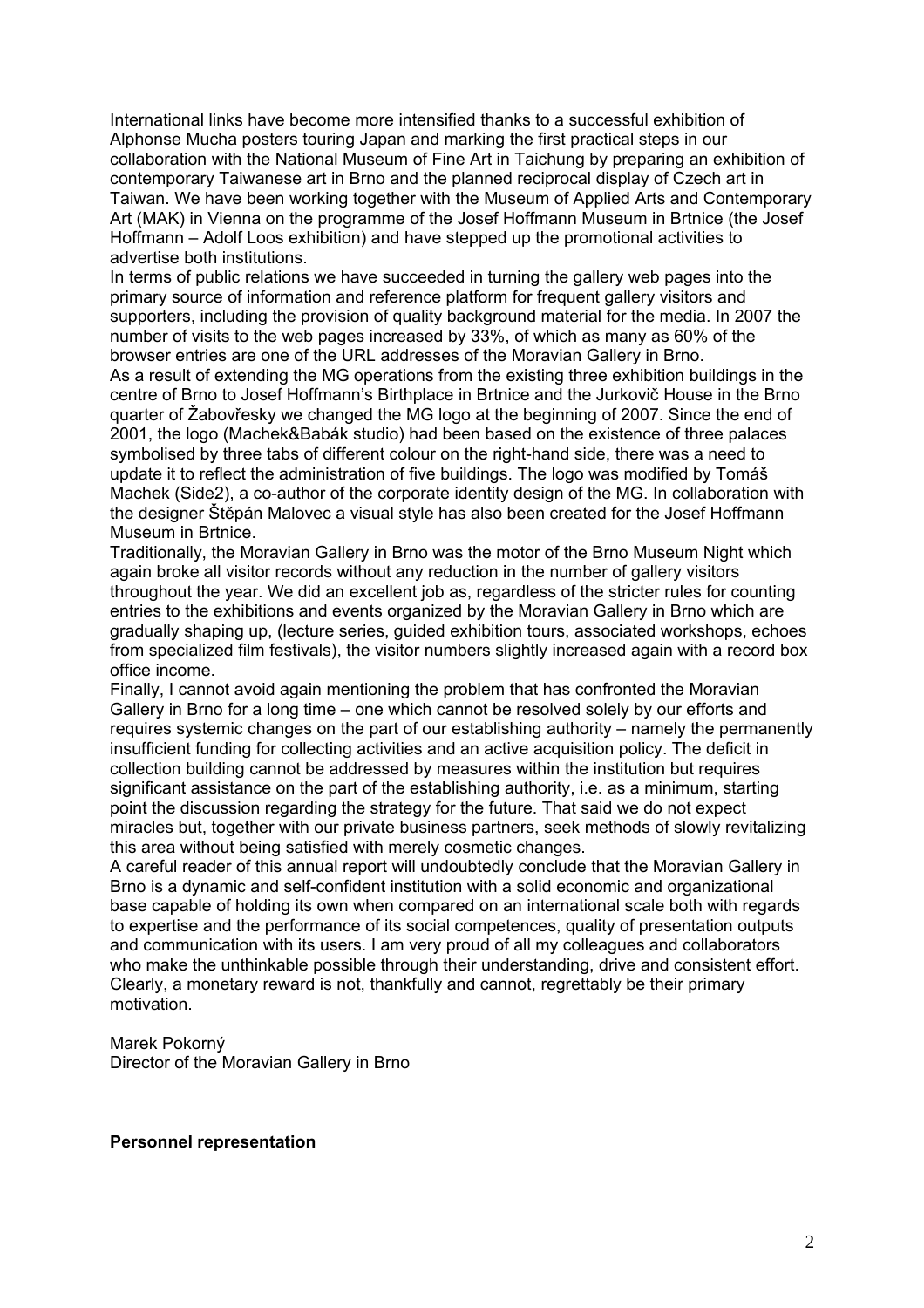In 2007 the Moravian Gallery in Brno had altogether 140 permanent employees (converted messed are instanced sales for since the number), of which 59 were specialists.

The organization scheme of the Moravian Gallery in Brno with heads of departments and curators of collections:

| Director of the MG                                     | Marek Pokorný                         |  |
|--------------------------------------------------------|---------------------------------------|--|
| Secretary of the MG                                    | PhDr. Kateřina Tlachová (deputy       |  |
|                                                        | director)                             |  |
| Workplaces directly managed by the director of MG      |                                       |  |
| <b>MG Archive</b>                                      | PhDr. Marie Plevová                   |  |
| <b>Investment Manager</b>                              | <b>Richard Mysík</b>                  |  |
| <b>Internal Auditor</b>                                | ing. Jitka Menšíková                  |  |
| PR and Media Department                                | Mgr. Simona Juračková                 |  |
| <b>Security Department</b>                             | ing. Milan Říha                       |  |
|                                                        |                                       |  |
| Director's division                                    |                                       |  |
| Director's Secretariat                                 | PhDr. Kateřina Tlachová               |  |
| Library                                                | PhDr. Hana Karkanová                  |  |
| <b>Collection of Special Editions and Bookbindings</b> | PhDr. Hana Karkanová                  |  |
| <b>Collection of Old Prints</b>                        | PhDr. Judita Matějová                 |  |
| <b>Collections Register</b>                            | PhDr. Kateřina Tlachová               |  |
|                                                        |                                       |  |
| <b>Collections division</b>                            |                                       |  |
| Early Art Department                                   | PhDr. Kateřina Svobodová              |  |
| <b>Collection of Gothic and Renaissance Painting</b>   | Mgr. Zora Wörgötter (maternity leave) |  |
| and Sculpture, Collection of Baroque Painting          | Mgr. Petr Tomášek (assistant)         |  |
| Collection of Renaissance and Baroque Drawing          | Mgr. ing. Zdeněk Kazlepka, Ph.D.      |  |
| and Graphics                                           |                                       |  |
| Collection of 19th Century Art                         | PhDr. Kateřina Svobodová              |  |
| Department of Modern and Contemporary Art              | Mgr. Yvona Ferencová                  |  |
| Collection of Modern and Contemporary Painting         | Mgr. Yvona Ferencová                  |  |
| and Sculpture and Collection of Artworks for the       |                                       |  |
| <b>Visually Impaired</b>                               |                                       |  |
| Collection of Modern and Contemporary Drawing          | Mgr. Petr Ingerle                     |  |
| and Graphics                                           |                                       |  |
| Department of Applied Arts                             | Mgr. Markéta Tronnerová               |  |
| <b>Collection of Ceramics and Porcelain</b>            | Mgr. Andrea Březinová (maternity      |  |
|                                                        | leave)                                |  |
|                                                        | Mgr. Andrea Husseiniová (assistant)   |  |
| Collection of Glass, and Collection of Precious        | Mgr. Markéta Tronnerová               |  |
| and Common Metals                                      |                                       |  |
| Collection of Furniture and Woodwork, and              | Mgr. Martina Straková                 |  |
| <b>Collection of Textile and Clothing</b>              |                                       |  |
| <b>Graphic Design Department</b>                       | PhDr. Marta Sylvestrová               |  |
| Photography and New Media Department                   | Mgr. Jiří Pátek                       |  |
|                                                        | PhDr. Antonín Dufek, Ph.D.            |  |
| <b>Export Permits Agenda</b>                           | PhDr. Kateřina Svobodová,             |  |
|                                                        | PhDr. Eliška Lysková                  |  |
| <b>Restoration Department</b>                          | ak. mal. Igor Fogaš                   |  |
| <b>Communications Department</b>                       | PhDr. Ludmila Horáková                |  |
|                                                        |                                       |  |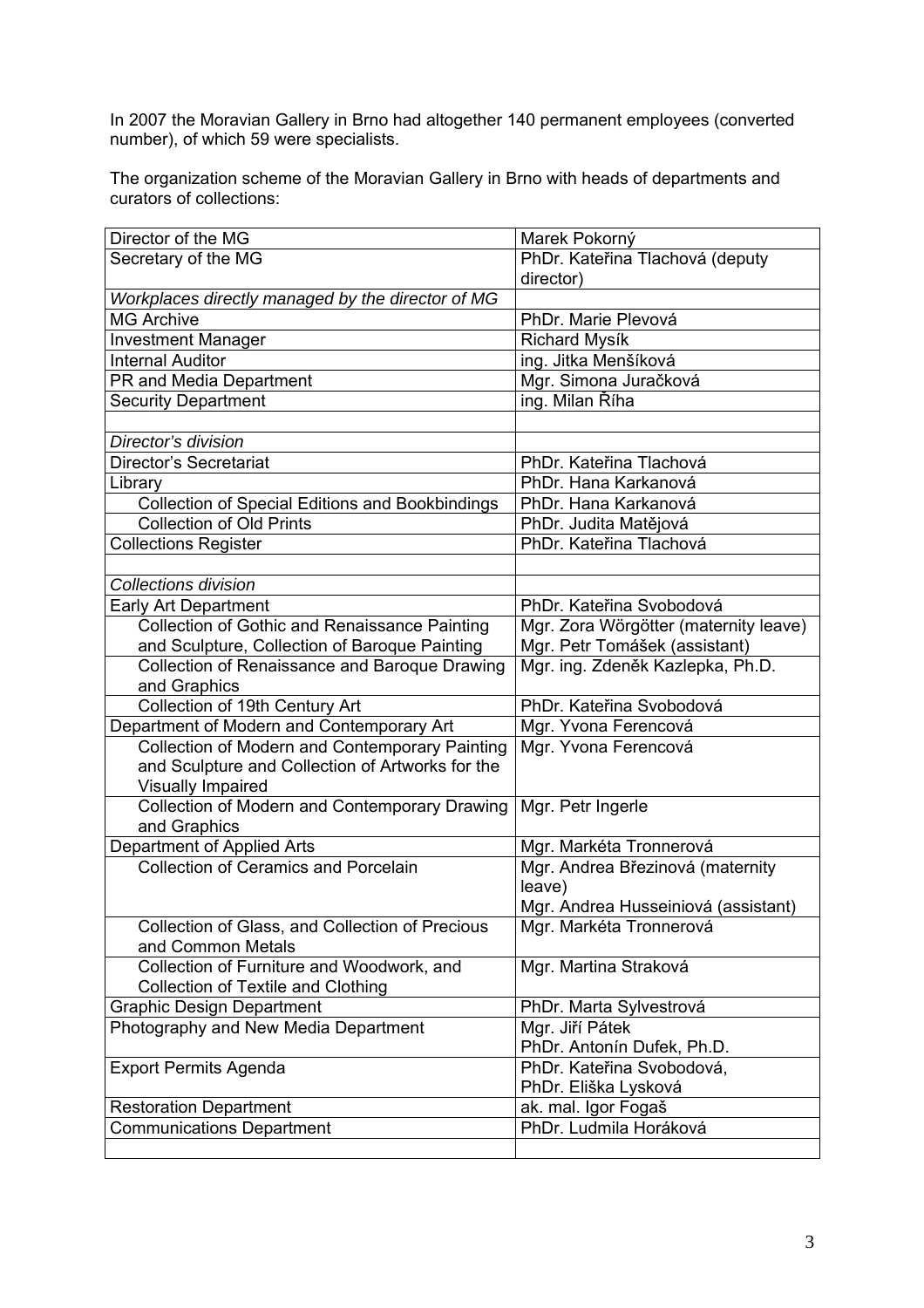| Operation and economy division                         | <b>Richard Mysík</b>       |
|--------------------------------------------------------|----------------------------|
| <b>Exhibition production and publishing Department</b> | PhDr. Miroslava Pluháčková |
| <b>Exhibition installation Department</b>              | Mgr. Martin Ondruš         |
| Operations Department                                  | 'ing. Zbyněk Kroča         |
| <b>Financial Department</b>                            | ing. Marie Kočařová        |

# **MG Board of Academic Advisers**

PhDr. Jiří Ševčík (Academy of Fine Arts, Prague) Prof. PhDr. Jiří Kroupa, CSc. (Faculty of Arts, Masaryk University in Brno) Doc. PhDr. Lubomír Konečný (Institute of Art History, Academy of Science of the Czech Republic) Mgr. Vít Havránek (Transit org.) Prof. PhDr. et PaedDr. Jindřich Vybíral, Ph.D. (Academy of Art, Architecture and Design, Prague) PhDr. Iva Janáková (Museum of Decorative Arts, Prague) Doc. PhDr. Jiří Fajt (Leipzig University)

## **MG Acquisitions Committee**

Prom. hist. Helena Brožková (Museum of Decorative Arts, Prague) PhDr. Jan Mohr (Museum of Northern Bohemia, Liberec) PhDr. Duňa Panenková (Prague Castle Administration) PhDr. Alena Potůčková (Czech Museum of Fine Arts, Prague) Prof. PhDr. Lubomír Slavíček, CSc. (Faculty of Arts, Masaryk University in Brno) PhDr. Dagmar Šefčíková (The National Museum, Prague) Doc. PhDr. Jana Ševčíková (Academy of Fine Arts, Prague) PhDr. Jiří Valoch (Brno) PhDr. Jiří Zemánek (Prague) PhDr. Jaromír Zemina (Prague)

## **Advisory Board to the MG Director**

Ing. Petr Bajer, Managing Director of the Chamber of Trade and Commerce, Brno Ing. Jan Kudera, Cash Reform (Commercial Finance) a. s. ing. Petr Kynštetr, CSc., Head of Office, Chamber of Deputies, Parliament of the CR Mgr. Michaela Maláčová, President of the Czech Miss, GoodComm s. r. o. RNDr. Petr Mužák, Deputy Head, Office of the President of the CR Ing. Rostislav Slavotínek, Senator, Parliament of the CR Jiří Švestka, Director of Galerie Jiří Švestka, Prague JUDr. Jan Winkler, Ambassador of the Czech Republic in the UK

## **MORAVIAN GALLERY COLLECTIONS AND THEIR UPKEEP**

| Range of the collections as of 31 December 2007 | 141,471 inv. nos.    |
|-------------------------------------------------|----------------------|
| New items in collections                        | 157 acquisition nos. |
| of which acquired by purchase                   | 99 acquisition nos.  |
| Total value of the works of art purchased       | 2,470,700 CZK        |

*Acquisitions*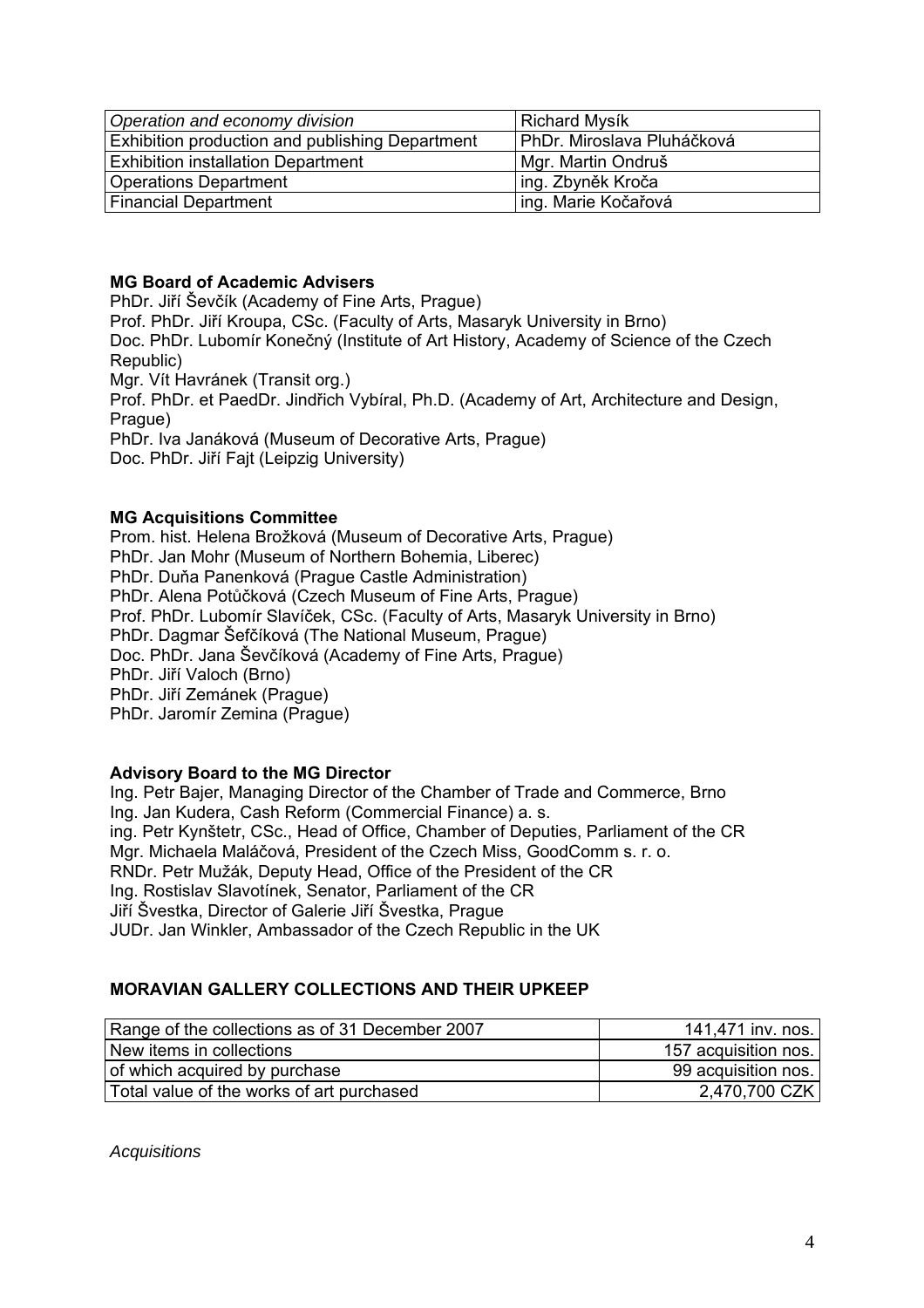- 1. Michal Bartoš: Set of 160 photographs, gift Michal Bartoš
- 2. Jan Ságl: Hommage to Fafejt, 1972, photograph, 60 x 50 cm, gift Jan Ságl
- 3. Josef Vojáček: From the Landscapes cycle, 2004, 3 prints, 330 x 440 mm, gift Josef Vojáček
- 4. Fedor Gabčan: Set of 34 photographs, gift Fedor Gabčan
- 5. Jaroslav Suchan: Set of 27 photographs, gift Jaroslav Suchan
- 6. 9 books with illustrations by Adolf Zábranský, gift Marie Zábranská
- 7. Aleš Ležatka: Untitled, set of 8 photographs 200 x 304 mm, gift Aleš Ležatka
- 8. Marie Kratochvílová: Igor Zhoř portrait, 1996, set of 3 photographs, gift Marie Kratochvílová
- 9. Vladimír Obr: 2 photographs, undated, gift Vladimír Obr
- 10. Morgan O'Hara: Hand Movement of the Piano Player Keith Jarret 1999, Hand Movement of the Piano Player Boris Berezovsky 2002, Hand movement of the Taylor Hobynum Group Musicians 1998, drawing, pencil, paper, 3 items, gift – Morgan O'Hara
- 11. Alois Piňos: Audiovisual Composition, parts: Genesis, Grills, Static Music, 1970, sheet music and notes, acquired by purchase
- 12. Zorka Ságlová: Design for a poster of The Plastic People of The Universe, pencil drawing, 93 x 122 cm, acquired by purchase
- 13. "Brusel" lamp, Czechoslovakia, after 1958, metal, paper, plastic, acquired by purchase
- 14. Flower table, Czechoslovakia, after 1958, welded iron, varnished, acquired by purchase
- 15. Table, Czechoslovakia, after 1958, beech wood, blue Umakart, acquired by purchase
- 16. Record player unit, Czechoslovakia, after 1958, beech wood, veneering, varnishing, record player, acquired by purchase
- 17. Libuše Niklová: "Cat", Zlín, after 1958, plastic, acquired by purchase
- 18. Jaroslav Rössler: Portfolio, 2001, set of 12 photographs, gift FotoForum Praha o. s.
- 19. František Dostál: set of 11 photographs, gift František Dostál
- 20. František Dostál: set of 6 photographs, gift František Dostál
- 21. René Roubíček (designer): Chandelier, 1967, hand-shaped glass, brass, find from the discarded property of the City of Prague Development Department
- 22. Miroslav Wagner: catalogue, poster and invitation card for the Still Movement exhibition, 2007, gift – Anna Oplatková
- 23. Miroslav Wagner: Cinderella, 2001, poster, silk-screen print, gift Miroslav Wagner
- 24. For the winter evenings a book, School aids from A to Z by Jednota, 2 advertising posters, gift – Anna Oplatková
- 25. Set of 16 educational brochures, gift Anna Oplatková
- 26. 5 items of artificial jewellery, red, white, light and dark green, golden bead necklaces, gift – Anna Oplatková
- 27. Cup and saucer Brussels style, white porcelain, black imprint, gift Anna Oplatková
- 28. Tablecloth with a flower pattern, damask, flower pattern, Brussels style, gift Anna Oplatková
- 29. Martin Vybíral, 3 photographs, approx. 470 x 560 mm, gift Martin Vybíral
- 30. František Dostál: Jindřich Štreit with Ljuba Hermannová at the opening of his exhibition in the Špála Gallery, 1990, photograph, gift – František Dostál
- 31. Jan Byrtus: Set of 30 photographs, gift Vlasta Byrtusová
- 32. Karel Vronský: 18 black-and-white photographs of various formats, gift Marie Šomková
- 33. 27 studio photographs business cards, old photographs on cardboard, gift Lucia Babjaková
- 34. Jan Vejražka: Photographs of various formats (9 items), gift Jan Vejražka
- 35. Rudolf Marčín: Photographs from WWI (12 items), gift Jaromír Čejka
- 36. Jaromír Čejka: 8 photographs, gift Jaromír Čejka
- 37. Miloš Spurný: 22 items of negatives, gift Věra Spurná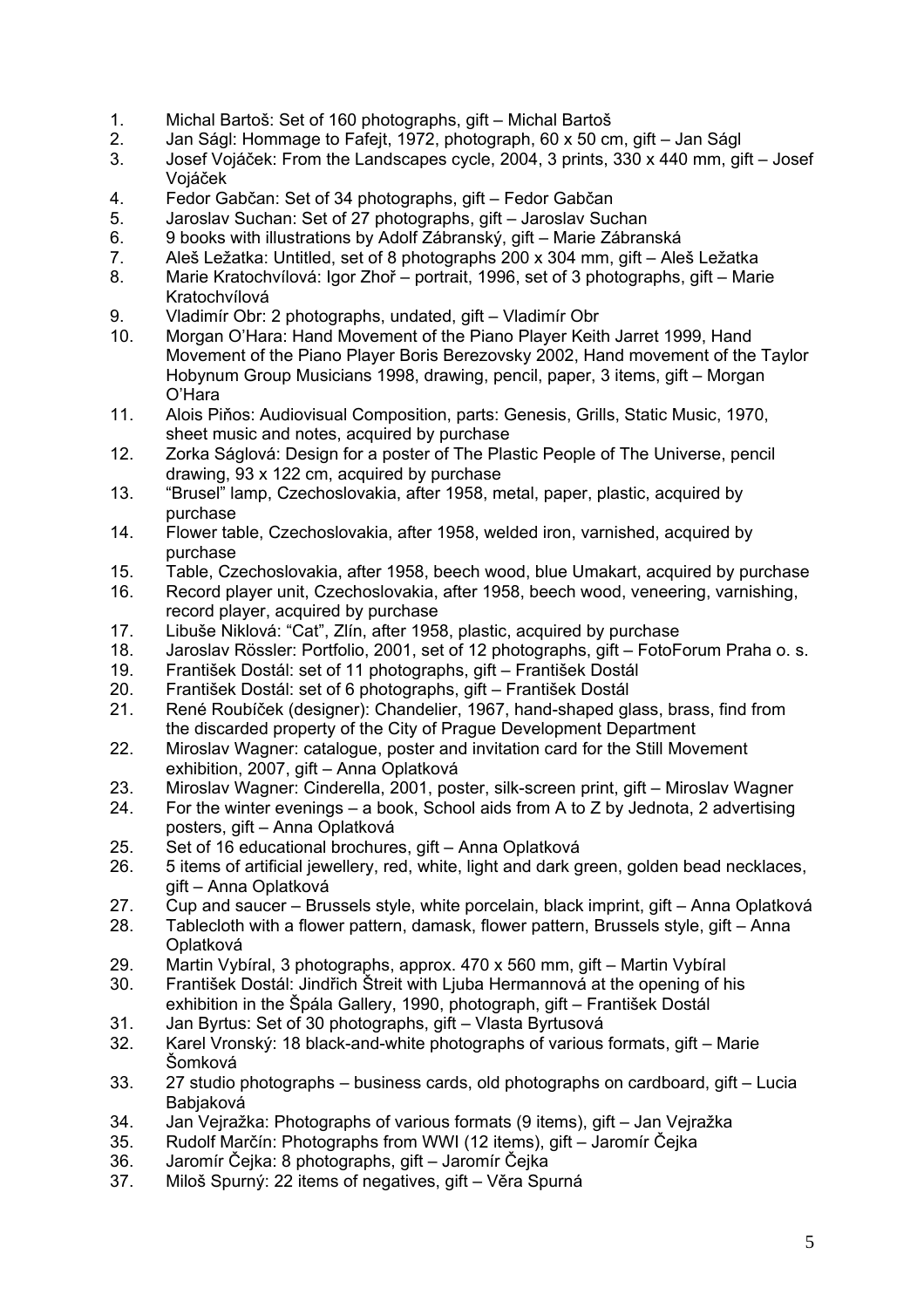- 38. Miloš Spurný: Landscape photographs (17 items), gift Věra Spurná
- 39. Antonín Dufek: Photographs of personages (6 items), gift Antonín Dufek
- 40. Photographs by various authors and of various formats (12 items), gift Antonín Dufek
- 41. Petr Helbich: Photographs (25 items), contact photographs, 13 x 18 cm, gift Petr Helbich
- 42. Pavel Nešleha: Soil I, II, From the Roots and The Šumava Mountains cycles, 5 photographs, gift – Mahulena Nešlehová
- 43. Jitka Havlová: Structures 1/3, 2004, colour photograph, gift Jitka Havlová
- 44. Photographs by various authors from the legacy of Jiří Jeníček (171 items), gift Antonín Dufek
- 45. Photographs from the legacy of Jiří Jeníček theme: people (272 items), gift Antonín Dufek
- 46. Photographs from the legacy of Jiří Jeníček theme: ethnography (37 items), gift Antonín Dufek
- 47. Photographs from the legacy of Jiří Jeníček theme: trees (12 items), gift Antonín Dufek
- 48. Photographs from the legacy of Jiří Jeníček theme: textures (43 items), gift Antonín Dufek
- 49. Photographs from the legacy of Jiří Jeníček theme: places (15 items), gift Antonín Dufek
- 50. Photographs from the legacy of Jiří Jeníček theme: Prague (55 items), gift Antonín Dufek
- 51. Photographs from the legacy of Jiří Jeníček theme: landscape (117 items), gift Antonín Dufek
- 52. Photographs from the legacy of Jiří Jeníček theme: Prague II (12 items), gift Antonín Dufek
- 53. Photographs from the legacy of Jiří Jeníček theme: St. Vitus (37 items), gift Antonín Dufek
- 54. Photographs from the legacy of Jiří Jeníček theme: Petřín (36 items), gift Antonín Dufek
- 55. Petr Faster: 9 photographs, gift Petr Faster
- 56. Jan Hudeček: Diarchy 1, Diarchy 2, 1988, black-and-white silver chlorobromide photograph on baryta paper, gift – Aleš Kuneš
- 57. Václav Ryčl: Photographic legacy (135 items), gift Kamila Ryčlová
- 58. Helena Wilsonová-Pospíšilová: Airfield for Clouds (10 items), Říp Inventory (5 items), photographs, gift – Helena Wilsonová-Pospíšilová
- 59. Marius Corradini: No show, 2003, illustration-driven book, contractual gift from the Biennnale 2004
- 60. Charles Baudelaire: Triptych, Prague 1930, binding by Jaroslav Olšák 1994, brown polished leather with pink stripes, double book cover with an impressed pattern from lacquered white leather, acquired by purchase
- 61. Alois Dyk: Letopisy pražské o zlých dobách po smrti krále Přemysla Otakara II., Praha 1930, binding by Jaroslav Olšák 1990, grey pigskin decorated with strips, double book cover with an impressed geometrical ornament, acquired by purchase
- 62.–65. Dušan Samo Jurkovič (designer): Corner dining room cupboard (4 items), carving, glazes (red exterior, green interior), blue topcoat on carving details, black on columns, brass hardware, acquired by purchase
- 66.–67. Dušan Samo Jurkovič (designer): Sofa (2 items), conifer wood (spruce/larch), carving, glaze (red), upholstery – rough fabric, acquired by purchase
- 68.–69. Dušan Samo Jurkovič (designer): Window gap mirror with a flower box (2 items), conifer wood (spruce/larchodřín), glaze (red), mirror, carving, acquired by purchase
- 70. Dušan Samo Jurkovič (designer): Serving table, oak wood, oak veneer, inlaid clear glass plate black painted from below, grass hardware, acquired by purchase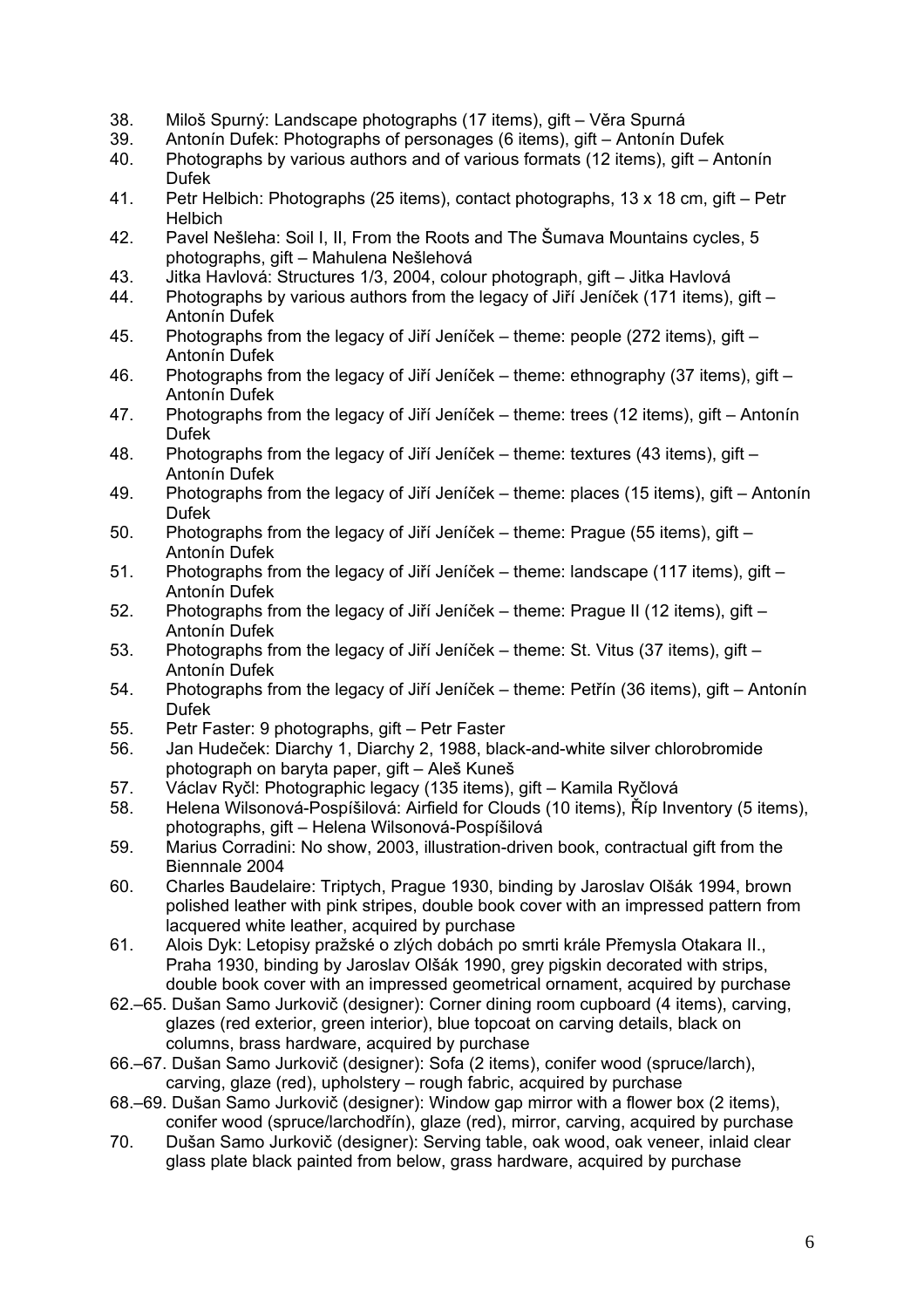- 71. Dušan Samo Jurkovič (designer): Dining room table, conifer wood (spruce/larch), carving, glaze (red), blue and black topcoat on carving details, brass and iron hardware, acquired by purchase
- 72.–79. Dušan Samo Jurkovič (designer): Dining room armchair (8 items), conifer wood (spruce/larch), carving, glaze (red), blue and black topcoat on carving details, leather upholstery, brass hardware, acquired by purchase
- 80. Dušan Samo Jurkovič (designer): Kitchen cupboard with a top extension, conifer wood frame, oak veneer and carving, red glaze on the interior, glass, opaque glass, brass and iron hardware, acquired by purchase
- 81. Dušan Samo Jurkovič (designer): Glass cabinet with an etagere and a glazed cabinet, conifer wood structure, oak wood veneer and carving, red glaze interior, glass, opaque glass, brass and iron hardware, acquired by purchase
- 82. Dušan Samo Jurkovič (designer): Staged etagere, oak wood, brass hardware, opaque glass, carving, acquired by purchase
- 83. Dušan Samo Jurkovič (designer): Sofa with a high back, oak wood, brass hardware, upholstery. The sofa back was originally connected with a tapestry by R. Schlatauer, acquired by purchase
- 84. Dušan Samo Jurkovič (designer): Sofa-suit armchair, wood, upholstery, acquired by purchase
- 85. Dušan Samo Jurkovič (designer): Living room clock, case oak wood, glazed door with faceted glass, chiming single-weight clockwork, acquired by purchase
- 86. Dušan Samo Jurkovič (designer): Small table, oak wood, oak veneer top, carving, brass hardware, acquired by purchase
- 87. Dušan Samo Jurkovič (designer): Desk, oak wood, oak veneer, brass hardware, acquired by purchase
- 88. Dušan Samo Jurkovič (designer): Dining table (living room), oak wood, oak veneer, brass hardware, řezba, acquired by purchase
- 89.–92. Dušan Samo Jurkovič (designer): Armchair (4 items), oak wood, carving, upholstery, hardware, acquired by purchase
- 93. Dušan Samo Jurkovič (designer): Settee, oak wood, carving, upholstery, hardware, acquired by purchase
- 94. Dušan Samo Jurkovič (designer): Couch without upholstery padding, acquired by purchase
- 95. Dušan Samo Jurkovič (designer): Armchair, oak wood, brass hardware, upholstery, acquired by purchase
- 96. Dušan Samo Jurkovič (designer): Small writing table with a top extension (living room), oak wood, brass hardware, glass, carving, leather, acquired by purchase
- 97. Dušan Samo Jurkovič (designer): Sculpture pedestal, oak wood, carving, acquired by purchase
- 98. Dušan Samo Jurkovič (designer): Rectangular cabinet without the upper board, acquired by purchase
- 99. Dušan Samo Jurkovič (designer): Sofa with an extension, conifer wood, glaze (green), carving, upholstery, acquired by purchase
- 100.–103. Dušan Samo Jurkovič (designer): Armchair (4 items), conifer wood, glaze (green), carving, upholstery, acquired by purchase
- 104. Dušan Samo Jurkovič (designer): Table, conifer wood, glaze (green), carving, hardware, acquired by purchase
- 105. Dušan Samo Jurkovič (designer): Table, conifer wood, glaze (green), carving, hardware, acquired by purchase
- 106.–107. Dušan Samo Jurkovič (designer): Backless chair (2 items), conifer wood, glaze (green), carving, hardware, upholstery, acquired by purchase
- 108.–109. Dušan Samo Jurkovič (designer): Corner wardrobe (2 items), conifer wood, glaze (green), carving, hardware, acquired by purchase
- 110.–115. Dušan Samo Jurkovič (designer): Bookcase (6 items), conifer wood, glaze (green), carving, hardware, acquired by purchase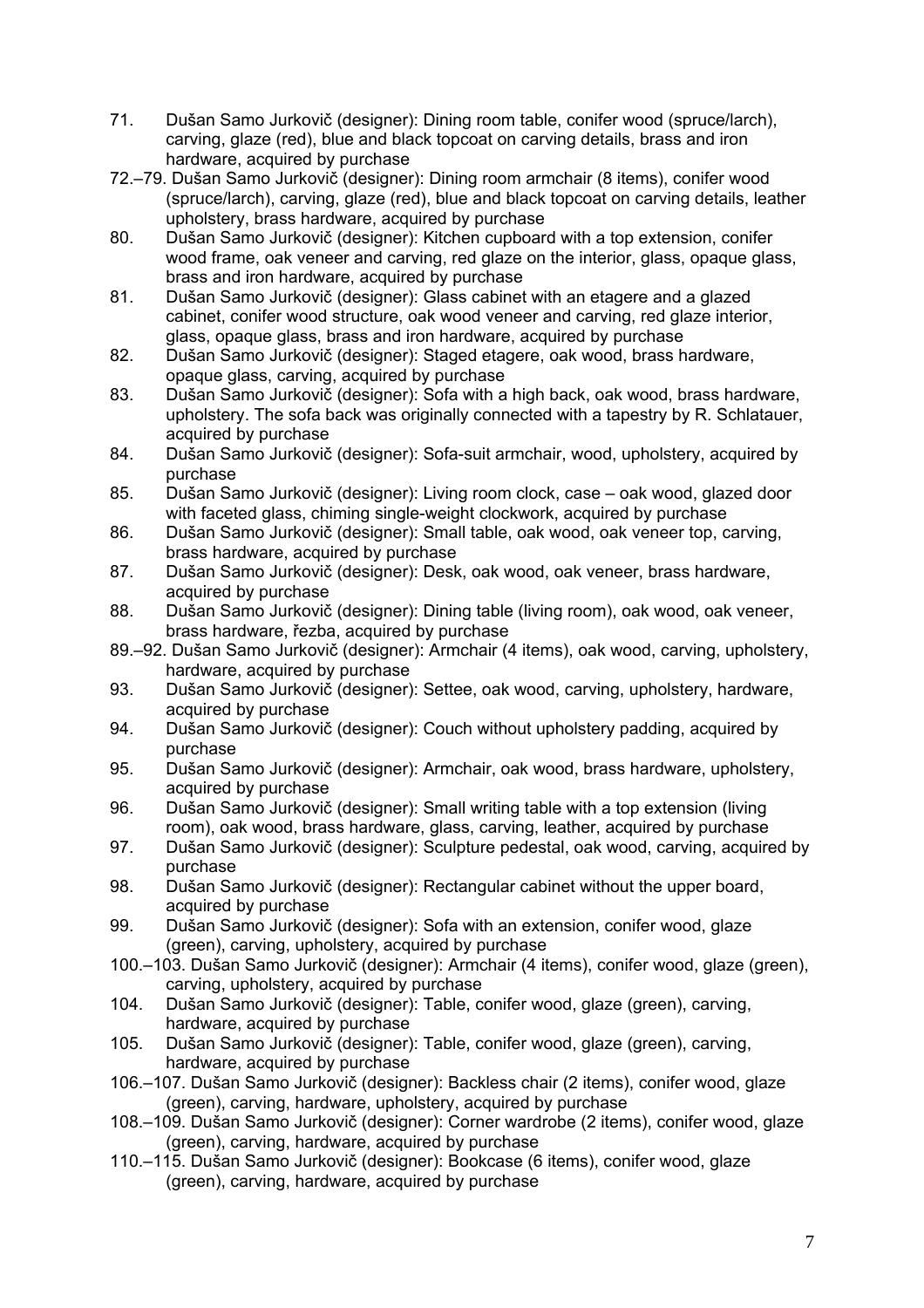- 116. Dušan Samo Jurkovič (designer): Double bookcase, conifer wood, glaze (green), carving, hardware, acquired by purchase
- 117. Dušan Samo Jurkovič (designer): Corner pedestal, conifer wood, glaze (green), carving, hardware, acquired by purchase
- 118.–119. Dušan Samo Jurkovič (designer): Etagere cabinet (2 items), conifer wood, glaze (green), carving, hardware, acquired by purchase
- 120.–121. Dušan Samo Jurkovič (designer): Bookcase (2 items), conifer wood, glaze (green), carving, hardware, acquired by purchase
- 122. Dušan Samo Jurkovič (designer): Small cabinet, conifer wood, glaze (green), carving, hardware, acquired by purchase
- 123. Posters form the Biennale of Graphic Design 2006 (874 items), contractual gifts
- 124. Set of espresso cups, design by Atelier van Lieshout, 2005, 4 items of cup and saucer, made by Illy Caffe, porcelain, colour print, gift – Le Patio International
- 125. Set of espresso cups, design by Tatiana Goloviznina, Natasha Jankovic, Fratelli Fortuna, Alfredo Luis Vasquez, 2005, 4 items of cup and saucer, made by Illy Caffe, porcelain, colour glaze, print, gift – Le Patio International
- 126. Set of espresso cups, design by Michael Lin, 2006, 2 items of cup and saucer, made by Illy Caffe, porcelain, colour print, gift – Le Patio International
- 127. Set of espresso cups, design by Michael Beutler, 2007, 2 items of cup and saucer, made by Illy Caffe, porcelain, colour glaze, gift – Le Patio International
- 128. Cleopatra carnival costume, the mid-1930's, made to measure for Jaroslava Kalinová, velvet, georgette, cotton satin, brocade, metal, glass, plastic, applications, acquired by purchase
- 129. Crucifix originating from Dolní Kounice, before 1700 (cross) and around 1750 (corpus), wood, traces of original polychromy, h. 85.5 cm (cross), 43 cm (corpus), unsigned
- 130. Zorka Ságlová: Untitled, 1968, wood, balls, varnish, h. 73 cm, acquired by purchase
- 131. Alphonse Mucha:  $6<sup>th</sup>$  All-Sokol Rally, 1912, sporting event poster, colour lithograph, 168 x 62 cm, acquired by purchase
- 132. Alphonse Mucha: Landscape Exhibition in Ivančice, 1912, exhibition poster, colour lithograph, 111 x 80 cm, acquired by purchase
- 133. Women's handbag, snakeskin, metal, acquired by purchase
- 134. Women's Pompadour handbag, bead embroidery, lace, acquired by purchase
- 135. Václav Roštlapil ml.: Visit the SME Přerov Exhibition, 1936, poster, 94.5 x 63 cm, letterpress, acquired by purchase
- 136. Marcello Dudovich, Martini & Rossi Vermouth Bianco, Torino, 1918, poster, 99 x 70 cm, lithograph, acquired by purchase
- 137. Theo Matejko, Lucy Doraine, 1920, poster, 125 x 95 cm, lithograph, acquired by purchase
- 138. Václav Roštlapil ml.: Song and Dance Evenings 1936 (4 colour variants), posters, 31.5 x 95 cm, acquired by purchase
- 139. Václav Roštlapil ml.: Karel Koželuh, the 1930's, poster, letterpress, 185 x 125 cm, acquired by purchase
- 140. Signed OQÉ, Abadie, advertising poster for cigarette paper, 24 x 89 cm, lithograph, acquired by purchase
- 141. Karel Šimůnek: Poděbrady Spa, around 1920, poster, lithograph, 121 x 89 cm, acquired by purchase
- 142. Jaroslav Vodrážka: Spring Festival, 1916, poster, lithograph, 106 x 77.5 cm, acquired by purchase
- 143. Alexander Blaschke, AXA, around 1910, poster, lithograph, 126 x 95 cm, acquired by purchase
- 144. Marcello Dudovich, Vermouth Martini, Torino, 1918, poster, lithograph, 95 x 63 cm, acquired by purchase
- 145. Václav Roštlapil: Central Moravia Exhibition in Přerov, 1936, poster, letterpress, 95 x 63 cm, acquired by purchase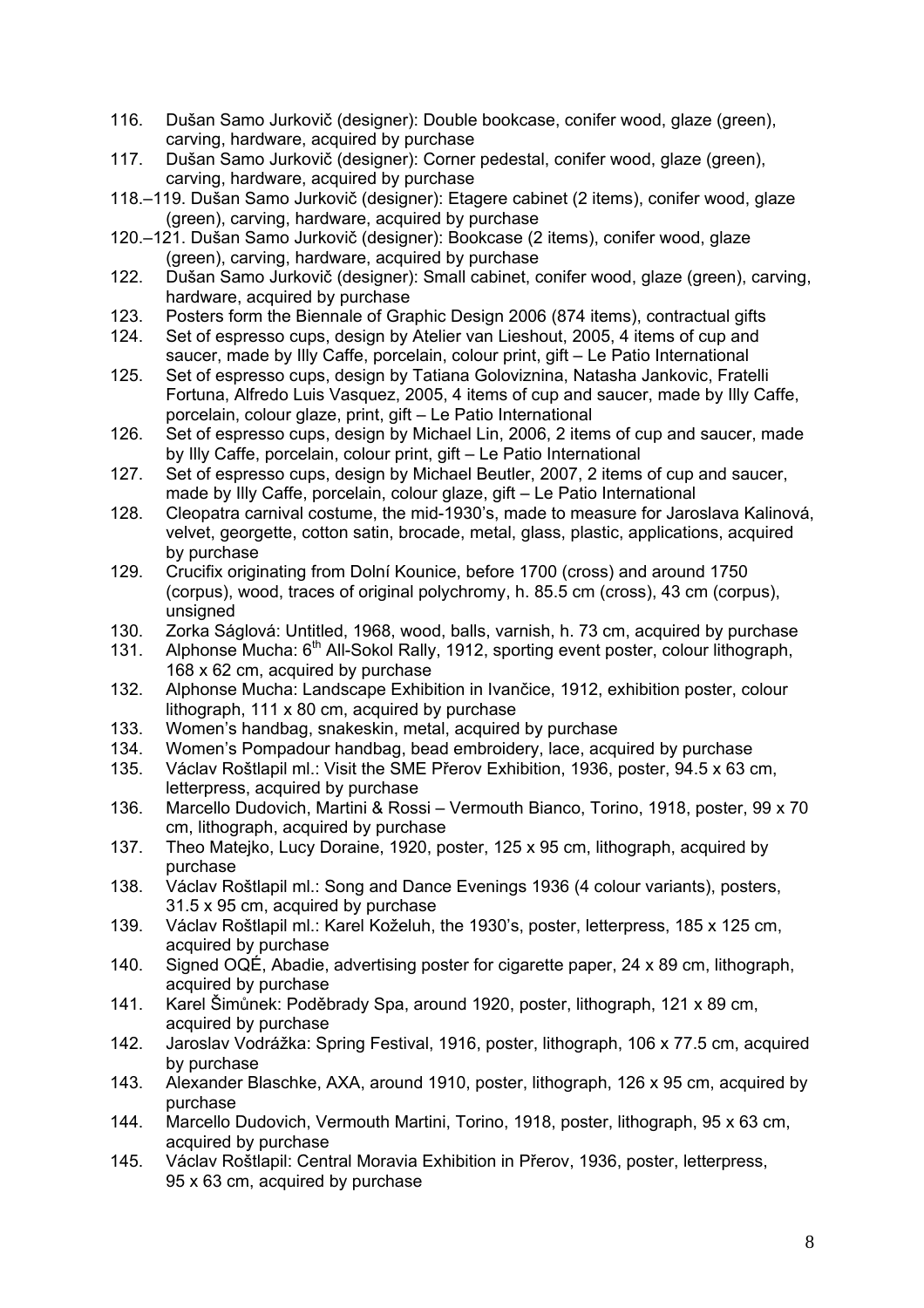- 146. Václav Roštlapil, Exhibition Opening Ceremony, 1938, (2 colour variants), poster, letterpress, 95 x 45 cm, acquired by purchase
- 147. Mikoláš Aleš: The Work of Mikoláš Aleš, Brno House of Arts, 1951, poster, letterpress, 95 x 45 cm, acquired by purchase
- 148. Václav Roštlapil: Animal Breeding Exhibition, 1936, poster, letterpress, 95 x 63 cm, acquired by purchase
- 149. Signed F. W.: Dry Vegetables, Dry Fruits by Julius Meinl, the 1930's, poster, lithograph, 91 x 60 cm, acquired by purchase
- 150. Antonín Brunner: Public Sokol Synchronized Athletics Performance, 1931, poster, lithograph, 94 x 63 cm, acquired by purchase
- 151. Anonymous: Jan Preisler SVU Mánes Exhibition, Rudolfinum, poster, lithograph, 95 x 63 cm, acquired by purchase
- 152. Josef Wenig: William Shakespeare, around 1910, poster, lithograph, 108 x 77 cm, acquired by purchase
- 153. Dušan Ždímal: Theatrum Anatomicum, 1973, poster, offset, 100 x 70 cm, acquired by purchase
- 154. Dušan Ždímal: Missing, 1974, poster, offset , 100 x 70 cm, acquired by purchase
- 155. Alphonse Mucha: 6<sup>th</sup> All-Sokol Rally, 1912, sporting event poster, text, colour lithograph, acquired by purchase
- 156. Josef Bolf: In the Wood, 2006, acrylic, canvas, 221 x 288 cm, acquired by purchase
- 157. Ivan Lutterer: Panorama Photograph, 2<sup>nd</sup> half of the 1980's, black and white panorama photograph, gift – Ivan Lutterer

### *Collections records*

| Collection stocktaking                     | 7,547 inv. nos.  |
|--------------------------------------------|------------------|
| Entered into the computer database in 2007 | 14,626 inv. nos. |
| Total in the computer database             | 79,284 inv. nos. |

#### *Restoration*

| Restored                                    | 70 inv. nos.    |
|---------------------------------------------|-----------------|
| of which: Performed as external commissions | 6 inv. nos.     |
| Conserved                                   | 170 inv. nos.   |
| Framed and adjusted                         | 155 inv. nos. 1 |
| Condition assessment                        | 1,128 inv. nos. |

## THE MG COLLECTIONS IN RESEARCH; LOANS OF COLLECTION ITEMS

| Number of research visits            | 171 I           |
|--------------------------------------|-----------------|
| Number of loans from the collections | 68              |
| of which: in the CR                  | 58              |
| abroad                               | 10 <sup>1</sup> |
| Number of items loaned               | 720 inv. nos.   |
| of which: in the CR                  | 574 inv. nos.   |
| abroad                               | 146 inv. nos.   |

## **EXHIBITIONS**

## Museum of Applied Arts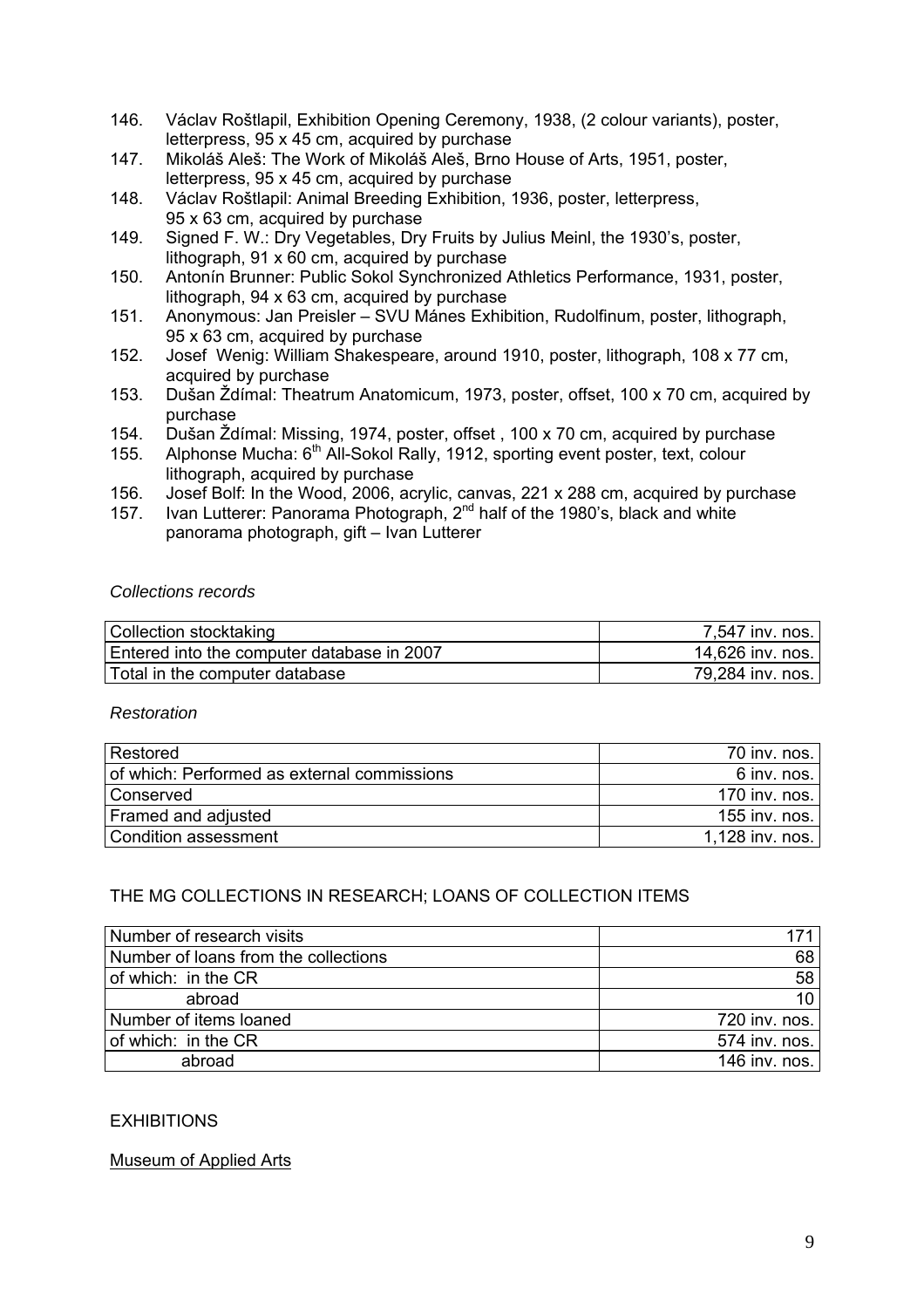## *Main halls*

| Permanent Exhibition of Applied Arts and Design            | all year                  |
|------------------------------------------------------------|---------------------------|
| The Art of Art Restoration. The Work of the MG Restoration | 130, 11, 2006–18, 3, 2007 |
| Department in 1996-2006                                    |                           |
| Slovak Myth. A Picture of Slovakia in 20th Century Art     | l 19. 4.–5. 8. 2007       |
| Czech and Slovak Glass in Exile                            | 130, 8, 2007–13, 1, 2008  |

## *Camera*

| The Unknown Josef Sudek. Vintage Prints 1918–1942 | l 14. 12. 2006–25. 3. 2007      |
|---------------------------------------------------|---------------------------------|
| Miloš Spurný – Between Photography and Ecology    | l 16. 8.–18. 11. 2007           |
| Jan Jedlička – II Cerchio 2005–-2006              | $\mid$ 30. 11. 2007–16. 3. 2008 |

# Pražák Palace

## *Main Halls*

| Permanent Exhibition of Modern and Contemporary Czech Art  | all year                 |
|------------------------------------------------------------|--------------------------|
| Alternating exhibitions within the permanent exhibition    |                          |
| In-Depth Reflections: Jan Preisler in the 1890s Generation | 13. 9. - April 2007      |
| Václav Hejna: Early Drawings                               | 8. 2 .- 13. 5. 2007      |
| Jiří Kovanda: Exhibition of the Michal Ranný Award Winner  | 31.5 .- 2.9.2007         |
|                                                            |                          |
| Zorka Ságlová                                              | 2. 11. 2006-28. 1. 2007  |
| Eva Kmentová – Art Work Diary                              | $8.2 - 6.5.2007$         |
| Andy Warhol - A Slovak Lesson                              | 25.5 . - 19.8.2007       |
| Japanese Contemporary Clay Work                            | 6.9 - 4.11.2007          |
| František Foltýn: Košice-Paris-Brno                        | 16. 11. 2007-17. 2. 2008 |

## *Atrium*

| Jiří Skála – Handwriting Exchange                                                  | 13. 12. 2006-11. 3. 2007 |
|------------------------------------------------------------------------------------|--------------------------|
| Zbyněk Baladrán – Table (A Part of the Project Transformation   22. 3.–17. 6. 2007 |                          |
| Monument, Fragment #3)                                                             |                          |
| Kateřina Šedá – For Every Dod A Different Master                                   | l 28. 6.–30. 9. 2007     |
| l Martin Sedlák                                                                    | $11.10.2007 - 2.3.2008$  |

# *Space for a Single Artwork*

| Jiří Kovanda – Untitled                       | $12.10.2006 - 28.1.2007$ |
|-----------------------------------------------|--------------------------|
| Jiří Černický: Instruction for Use            | $12.3 - 24.6.2007$       |
| Tomáš Vaněk: Particip no. 70 / Audiosculpture | $ 28, 6, -23, 9, 2007$   |
| Matěj Smetana – Hradčanoid                    | 126.9.2007–20.1.2008     |

# Governor's Palace

### *Main halls*

| Permanent Exhibition of Art since the Gothic till the 19th | all vear |
|------------------------------------------------------------|----------|
| <b>Century</b>                                             |          |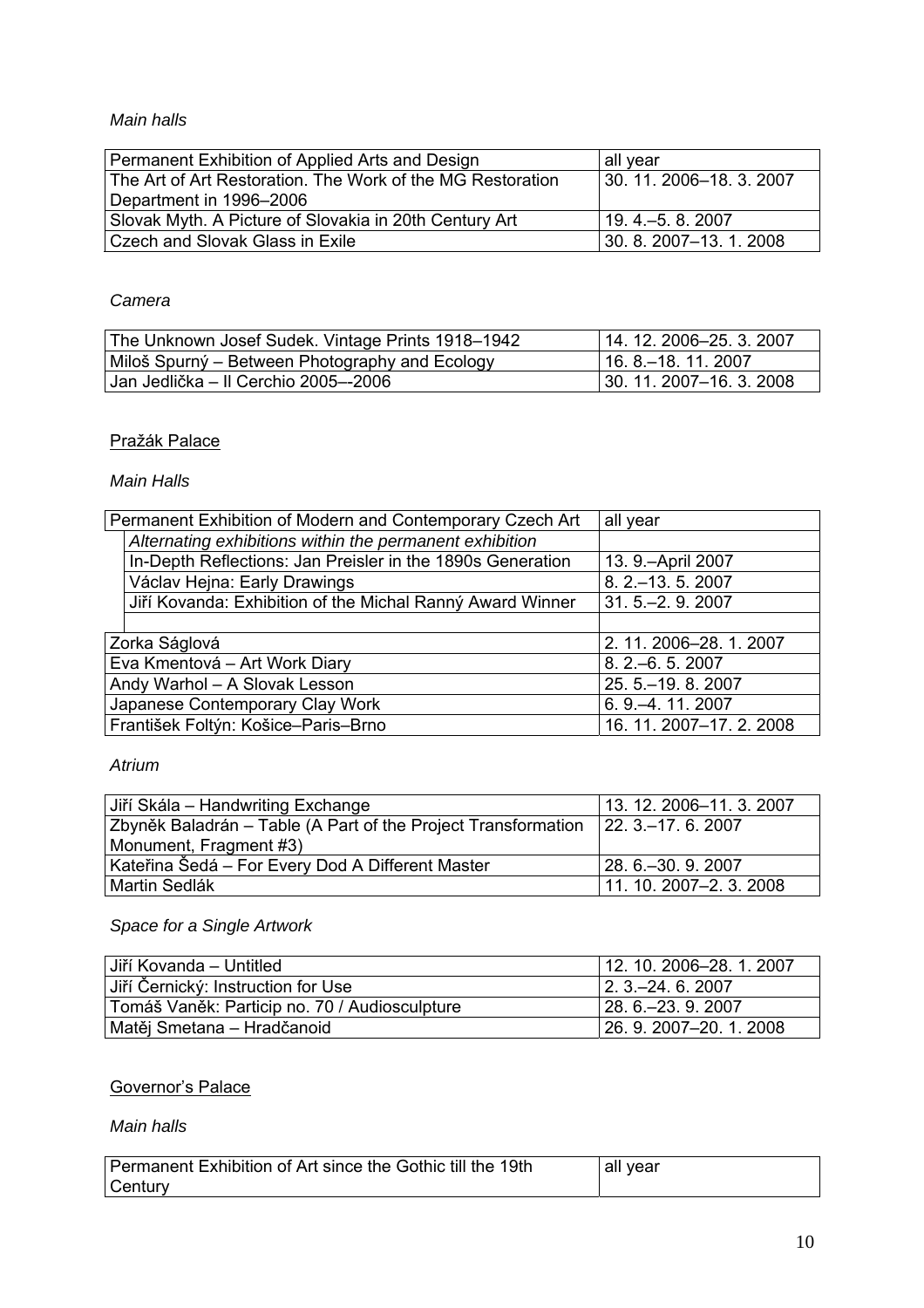|                                                                                    | Alternating exhibitions held within the permanent exhibition   |                          |
|------------------------------------------------------------------------------------|----------------------------------------------------------------|--------------------------|
|                                                                                    | Joseph II Ploughing at Slavíkovice                             | 24.8.2006-7.1.2007       |
|                                                                                    | Václav Hollar (1607–1677)                                      | 18. 1. - 22. 4. 2007     |
|                                                                                    | Perspectiva artificialis. Books on Perspective and             | $3.5 - 12.8.2007$        |
|                                                                                    | Lithographs from Chateau Collections                           |                          |
|                                                                                    | Collectors and Benefactors I - Aristocracy                     | 23. 8. 2007-6. 1. 2008   |
|                                                                                    | Václav Jirásek – Industria                                     | 16. 11. 2006-25. 3. 2007 |
| Jakub Schikaneder. New Discoveries of Works by the Painter of   12. 4.–15. 7. 2007 |                                                                |                          |
|                                                                                    | Mysterious Moods                                               |                          |
|                                                                                    | In the Garden of Armida. Italian Baroque Still-life in Bohemia | 22. 11. 2007-24. 2. 2008 |
|                                                                                    | and Moravia                                                    |                          |

## *Ambit / Cloister*

| The Most Beautiful Czech Books of the Year 2005 | 26. 10. 2006–28. 1. 2007 |
|-------------------------------------------------|--------------------------|
| Czech Ex-libris 1920–1945                       | $115.2 - 29.4.2007$      |
| <b>Font Cover Design</b>                        | $10.5 - 30.9.2007$       |
| The Most Beautiful Czech Books of the Year 2006 | 12. 10. 2007–6. 1. 2008  |

## *Exhibitions outside Brno*

| From Gothic to the Empire,<br>permanent exhibition                                                      | Regional Museum in Mikulov                                           | open daily in summer, in<br>winter on Saturdays and<br>Sundays |
|---------------------------------------------------------------------------------------------------------|----------------------------------------------------------------------|----------------------------------------------------------------|
| <b>Permanent Exhibition Josef</b><br>Hoffmann - Timeless Design                                         | Josef Hoffmann Native House in<br><b>Brtnice</b>                     | all year                                                       |
| Josef Hoffman - Adolf Loos:<br><b>Ornament and Tradition</b>                                            | Josef Hoffmann Native House in<br><b>Brtnice</b>                     | 3. 6. - 28. 10. 2007                                           |
| Grete Popper. Photographs in<br>between the Wars                                                        | Municipal House, Prague                                              | 4. 10. 2006-8. 1. 2007                                         |
| Journal of a Voyage: The Erwin<br>Dubský Collection                                                     | Rudolfinum Gallery, Prague                                           | 6. 12. 2006-15. 4. 2007                                        |
| Potpourri of the 19th Century.<br>A Glimpse of the MG Collection                                        | KyTICe Cultural Centre in Světlá<br>nad Sázavou, Na Půdě Gallery     | 13. 12. 2006-18. 2. 2007                                       |
| Terra incognita. Contemporary<br>Graphic Design in China                                                | Jiří Trnka Gallery and UVU of the<br>Pilsen region in Pilsen         | $4.4 - 28.4.2007$                                              |
| Perspectiva artificialis. Books<br>on Perspective and<br>Lithographs from Chateau<br><b>Collections</b> | National Heritage Institute - State<br>Chateau in Rájec nad Svitavou | $3.5 - 23.9.2007$                                              |
| Catherine Zask: CZ in CZ                                                                                | Design Centre CR, Mozarteum,<br>Prague                               | 25. 5. - 13. 7. 2007                                           |
| Jan Padrnos.<br>Gesamtkunstwerk in the 21st<br>Century                                                  | Wallenstein House, Brtnice                                           | 16. 9. - 31. 10. 2007                                          |

## *Exhibitions abroad*

| Alphonse Mucha - The Czech                          | Takashiyama Nihombashi, Tokyo   2. 1.–23. 1. 2007 |                     |
|-----------------------------------------------------|---------------------------------------------------|---------------------|
| Master of Belle Epoque (in                          | Fukuoka Asian Art Museum                          | $ 21.4 - 29.5.2007$ |
| cooperation with the Museum of   Kushiro Art Museum |                                                   | $ 9.6 - 26.8.2007$  |
| Decorative Arts in Prague and                       | 'Takashiyama Yokohama                             | 15.9. – 17.9.2007   |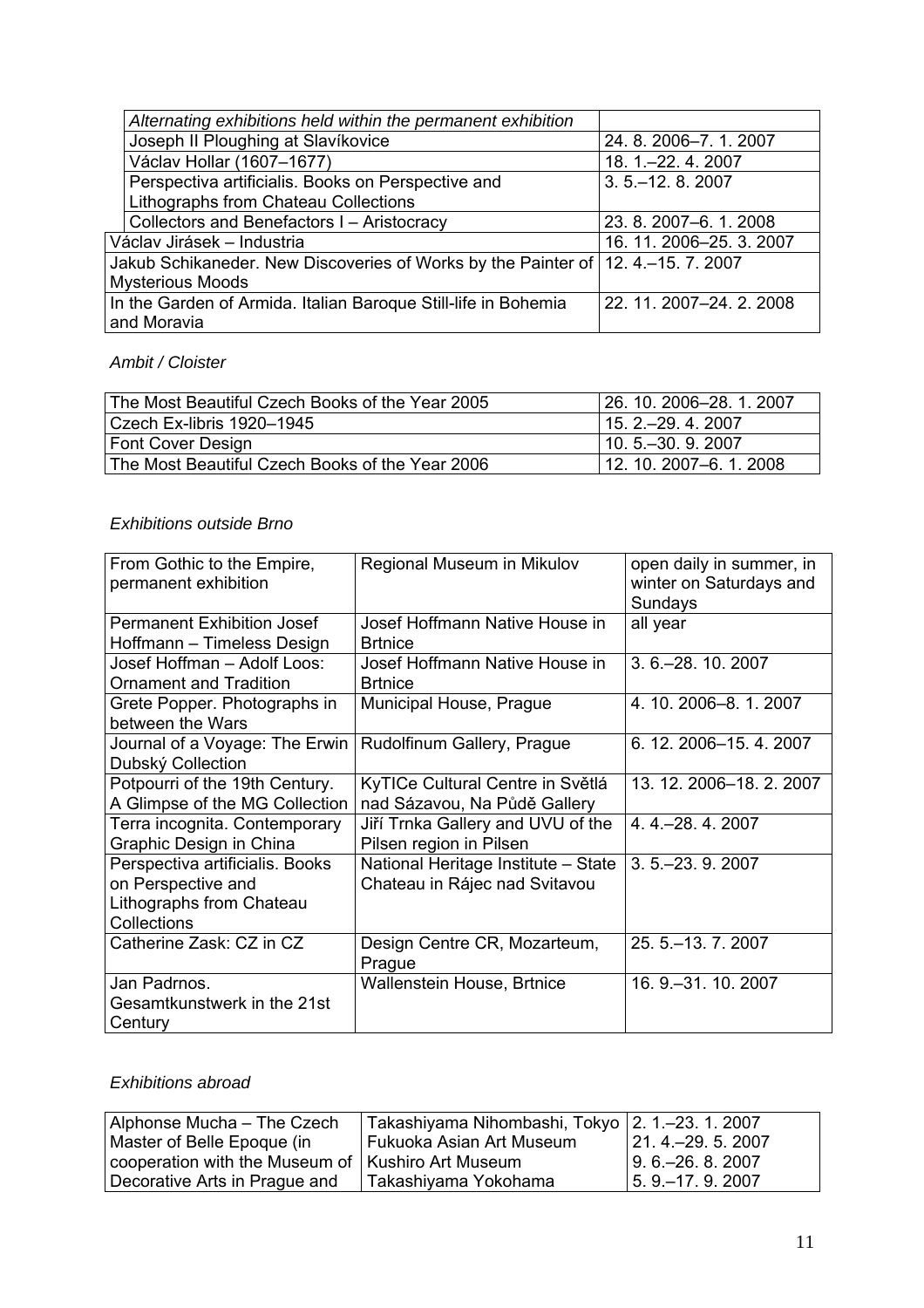| Hayashi Comp.)              | Miyazaki Art Museum                                                             | 2. 11 .- 9. 12. 2007 |
|-----------------------------|---------------------------------------------------------------------------------|----------------------|
| <b>Czech Film Poster</b>    | Vancouver International Film<br>Centre and Vancity Theatre<br>Vancouver, Kanada | $30.3 - 3.5.2007$    |
| Franz Fiedler - Photographs | Technische Sammlungen<br>Dresden, Germany                                       | 19.4 .- 17.6.2007    |

*Participation of the Moravian Gallery in Brno in exhibitions at other institutions* 

- Lifestyle in Posters from the 1950s. Bratislava City Museum and the Czech Centre in Bratislava, poster exhibition accompanying the project Vitajte a nevyzúvajte sa prosím -Naše bývanie v 50. rokoch, 23. 11. 2006–4. 2. 2007 (PhDr. Marta Sylvestrová)
- Soustředěný pohled / Focused view. Graphis art of the 1960s from the collections of member galleries of the Council of Galleries CR), Liberec, 4. 10.–25. 11. 2007 (Mgr. Petr Ingerle)

# ATTENDANCE AT THE MG EXHIBITIONS

| Total number of visitors to MG permanent and temporary<br>exhibitions in 2007 |       |
|-------------------------------------------------------------------------------|-------|
|                                                                               |       |
| of which to permanent exhibitions (including alterations):                    |       |
| Modern and Contemporary Czech Art                                             | 3,651 |
| Applied Arts and Design                                                       | 6,710 |
| Art since the Gothic until the 19th Century                                   | 6,696 |
| Josef Hoffman - Timeless Design (Brtnice)                                     | 5,480 |
|                                                                               |       |
| The most successful temporary exhibitions:                                    |       |
| Jakub Schikaneder. New Discoveries of Works by the Painter of                 | 6,905 |
| <b>Mysterious Moods</b>                                                       |       |
| Andy Warhol - A Slovak Lesson                                                 | 6,863 |
| The Unknown Josef SudekVintage Prints 1918-1942                               | 6,607 |
| (8,710 visitors during the whole exhibition period)                           |       |
| The Art of Art Restoration. Works of the Moravian Gallery                     | 5,561 |
| Restoration Department in 1996-2006                                           |       |
| (8,251 visitors during the whole exhibition period)                           |       |
| Rudolf Kremlička                                                              | 5,123 |

# LECTURES, CONCERTS, CULTURAL AND EDUCATIONAL EVENTS

## Events for adults

## *Lectures*

- Date Programme
- 16. 1. Mgr. Ondřej Jakubec, Ph.D.: El Greco (series In Elite Society World Art Masters)
- 25. 1. Mgr. Martina Straková: Josef Maria Olbrich, the Golden Laurels of the Vienna Secession (Masters of Art Nouveau and Modernism series)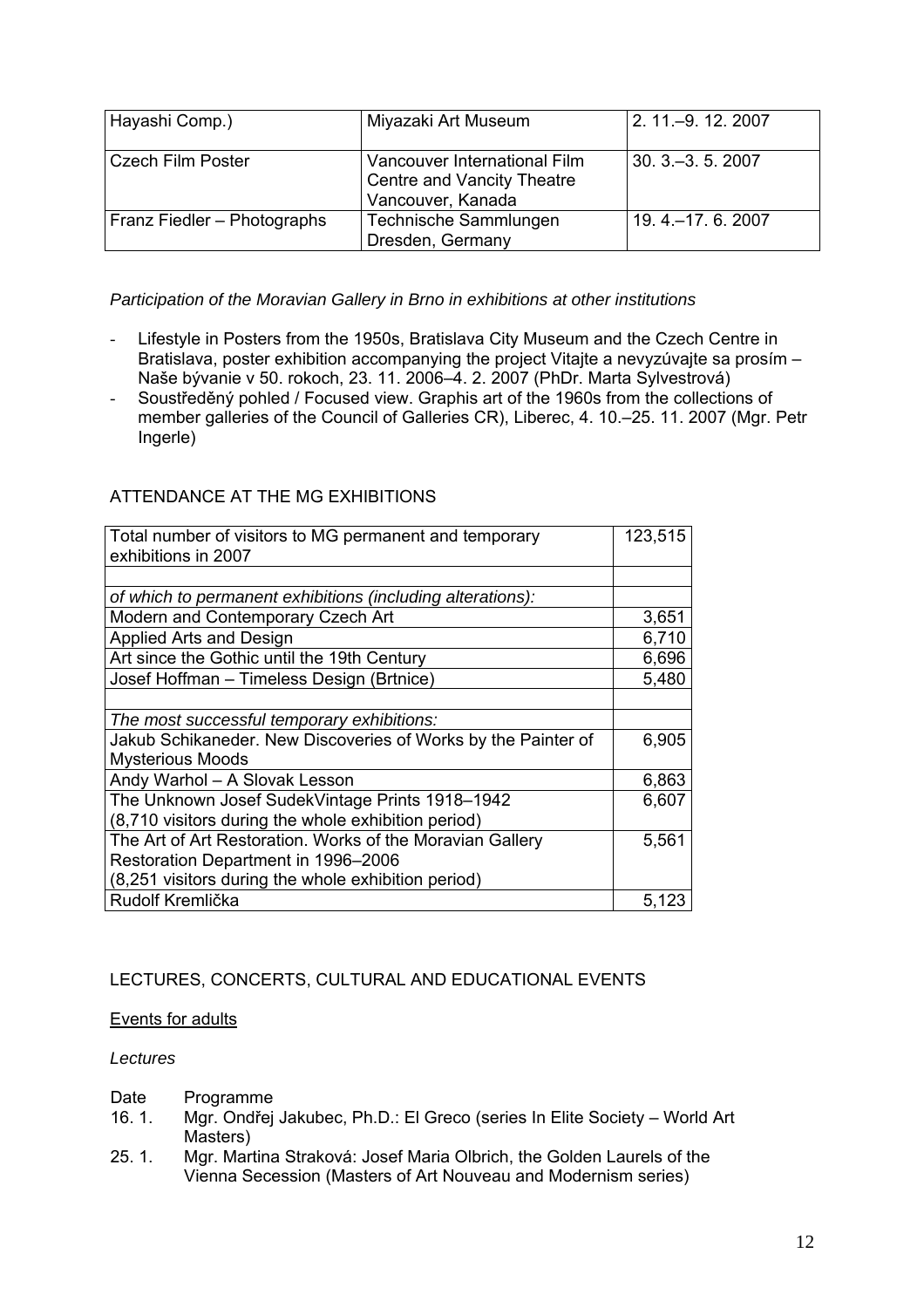- 6. 2. PhDr. Vladimír Czumalo: Architecture and the Painting
- 13. 2. Mgr. Petr Tomášek: Francisco Goya (series In Elite Society World Art Masters)
- 14. 2. Prof. PhDr. Zdeněk Kirschner: Josef Sudek (related to The Unknown Josef Sudek exhibition)
- 22. 2. Mgr. Martina Straková: Leopold Bauer, a Modern Classicist (Masters of Art Nouveau and Modernism series)
- 7. 3. Mgr. Martina Straková: František Bílek a Well-known Sculptor, an Unknown Architect
- 29. 3. Mgr. Martina Straková: Josip Plečnik in Three Metropolises (Mistři secese a moderny series)
- 3. 4. Claudine Glot: Legends of Morbihan and Britanny (as part of the Bonjour Brno festival)
- 4. 4. Claudine Glot: On the Tracks of King Arthur and his Knights (as part of the Bonjour Brno festival)
- 4. 4. Silvie Vondrová: Emil Filla's Still-lifes (Focus on… series)
- 11. 4. Mgr. Andrea Husseiniová: Easter Casula (Focus on… series)
- 12. 4. Daniel Le Couédic: Modern Architecture a Myth or Reality? (as part of the Bonjour Brno festival)
- 18. 4. Doc. PhDr. Jiří Šetlík: Art Work Diary (related to the Eva Kmentová exhibition)
- 24. 4. Mgr. Petr Ingerle: Jan Vermeer van Delft (series In Elite Society World Art Masters)
- 25. 4. PhDr. Katarína Bajcurová CSc.: Quest for the Ideal of "Slovak" Beauty (related to the Slovak Myth exhibition)
- 26. 4. Mgr. Martina Straková: Hubert Gessner, the Poetry of the Coarse Brick (Masters of Art Nouveau and Modernism series)
- 24. 5. Mgr. Martina Straková: Gottfried Czermak/Bohumír Čermák (Masters of Art Nouveau and Modernism series)
- 4. 6. Prof. PhDr. Pavel Štěpánek, Ph.D.: Diego Velázquez (series In Elite Society – World Art Masters)
- 6. 6. Doc. Rudolf Prekop: Andy Warhol in Czechoslovakia (related to the Andy Warhol exhibition)
- 13. 6. Aurel Hrabušický: Czech Contribution to the Slovak Myth (related to the Slovak Myth exhibition)
- 17. 9. Doc. Ing. Antonín Buček CSc.: Miloš Spurný. Past, Present and Future (related to the Miloš Spurný exhibition)
- 2. 10. Mgr. Marie Rakušanová, Ph.D.: The Place of the Work of Rudolf Kremlička in the Czech Modernist Movement (related to the Rudolf Kremlička exhibition)
- 9. 10. Prof. RNDr. Hana Librová, CSc.: Care for the Landscape as the Rural and Urban Phenomenon (with film projection) (related to the Miloš Spurný exhibition)
- 23. 10. Prof. PhDr. Jiří Kroupa, CSc.: Santini in Moravia (series In Elite Society – World Art Masters)
- 24. 10. Vladimír Groh: Contemporary Japanese Ceramics (related to the Contemporary Japanese Ceramics exhibition)
- 25. 10. Mgr. Markéta Tronnerová: The Beauty of Secession Glass (Masters of Art Nouveau and Modernism series)
- 13. 11. Prof. PhDr. Jiří Kroupa CSc.: The "Art" of Art History and the Enlightenment (Faculty of Arts' Science Week series)
- 14. 11. Prof. PhDr. Lubomír Slavíček CSc.: Franz Anton Maulbertsch in Moravia: New Findings (Faculty of Arts' Science Week series)
- 15. 11. Prof. PhDr. Milena Bartlová CSc.: From the Weight of the Body to the Lightness of the Spirit. Two Pietas from Jihlava (Faculty of Arts' Science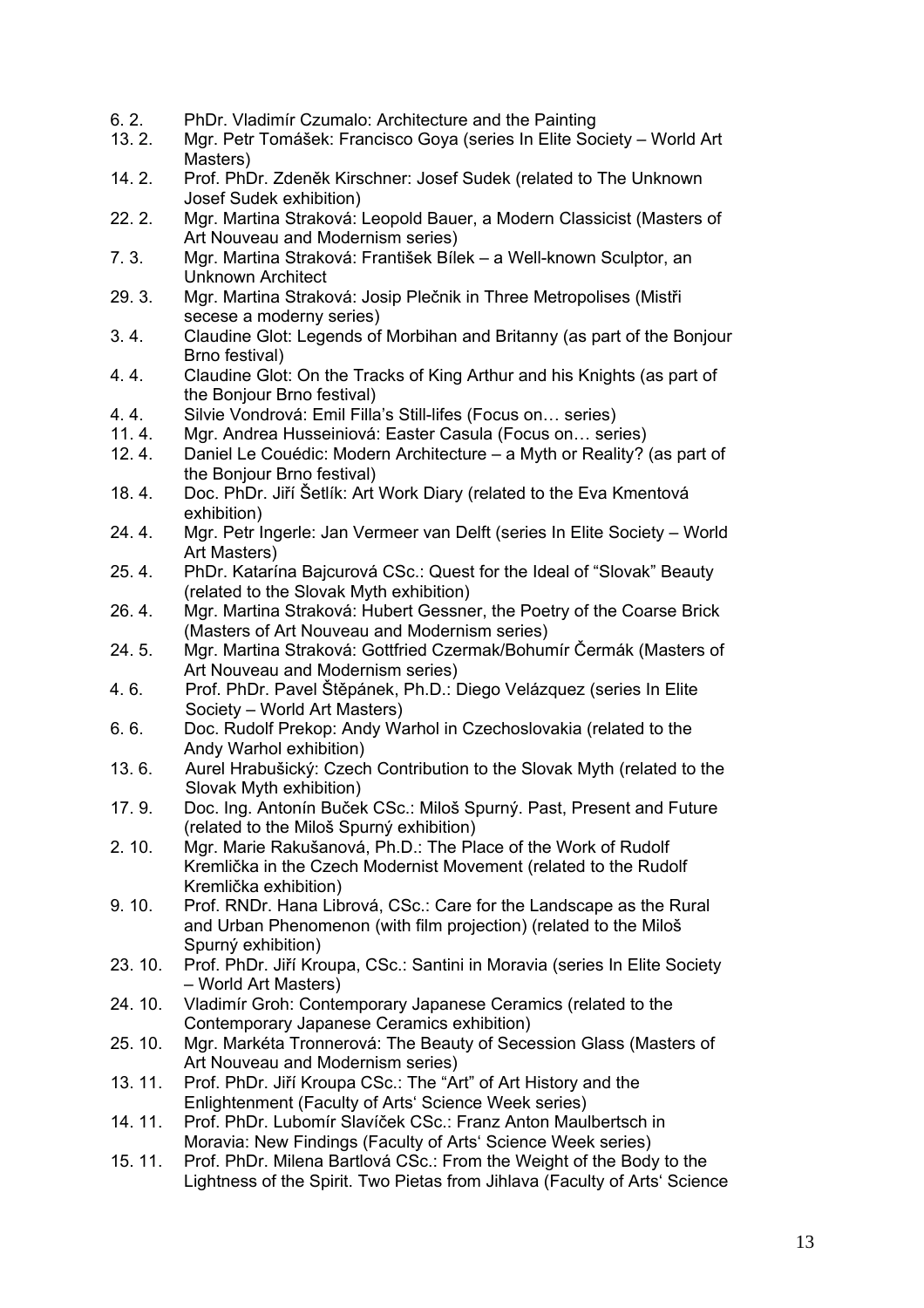Week series)

- 27. 11. Mgr. Ondřej Jakubec, Ph.D.: Michelangelo Merisi Caravaggio (series In Elite Society – World Art Masters)
- 28. 11. RNDr. Stanislav Houzar, Ph.D.: Vltavíny Czech Glass from Exile (related to the Czech and Slovak Glass in Exile exhibition)
- 10. 12. Prof. PhDr. Jiří Kroupa CSc., prof. PhDr. Lubomír Slavíček CSc., Pavel Suchánek, Mgr. Michaela Loudová Šeferisová, Ph.D.: Eighty Years of the Art History Seminar at the FF MU

*Guided tours in permanent and temporary exhibitions and depositories* 

- Date Programme
- 10. 1. Marek Pokorný: Zorka Ságlová
- 7. 2. PhDr. Antonín Dufek, Ph.D.: The Unknown Josef Sudek
- 21. 2. PhDr. Kateřina Svobodová: The Art of Art Restoration
- 6. 3. Ak. mal. Igor Fogaš: The Art of Art Restoration
- 7. 3. M. A. Dušan Brozman: Eva Kmentová
- 8. 3. Ak. mal. Igor Fogaš: The Art of Art Restoration
- 13. 3. Tour of the Jurkovič House
- 22. 3. Mgr. Markéta Tronnerová: Škrdlovice Glass in the MG Collection guided tour of the glass depository
- 28. 3. Petra Ciupková: Czech Exlibris 1920–1945<br>1. 4. Mar. ing. Zdeněk Kazlenka, Ph.D.: Václav H
- Mgr. ing. Zdeněk Kazlepka, Ph.D.: Václav Hollar
- 13. 4. Open Day in the Jurkovič House
- 14. 4. Open Day in the Jurkovič House
- 15. 4. Open Day in the Jurkovič House
- 24. 4. Petra Ciupková: Czech Exlibris 1920–1945
- 26. 4. Mgr. Markéta Tronnerová, Alice Dostálová: The Colourful World of Glass **Figures**
- 11. 5. Open Day in the Jurkovič House<br>12. 5. Open Day in the Jurkovič House
- Open Day in the Jurkovič House
- 13. 5. Open Day in the Jurkovič House
- 17. 5. Mgr. Markéta Tronnerová: Notable Figures of Czech Pressed Glass
- 23. 5. Mgr. Alexandra Kusá, Ph.D.: Slovak Myth
- 30. 5. Marek Pokorný: Andy Warhol
- 7. 6. PhDr. Kateřina Svobodová: Jakub Schikaneder
- 8. 6. Tour of the Jurkovič House
- 15. 6. Tour of the Jurkovič House
- 20. 6. PhDr. Kateřina Svobodová: Jakub Schikaneder
- 21. 6. Mgr. Markéta Tronnerová: The Secret of Success J. & L. Lobmeyr Glass Collection in the Moravian Gallery in Brno
- 
- 11. 7. Open Day in the Jurkovič House<br>13. 7. Open Day in the Jurkovič House Open Day in the Jurkovič House
- 14. 7. Open Day in the Jurkovič House<br>15. 7. Open Day in the Jurkovič House
- Open Day in the Jurkovič House
- 18. 7. Open Day in the Jurkovič House
- 25. 7. Open Day in the Jurkovič House
- 27. 7. Open Day in the Jurkovič House
- 28. 7. Open Day in the Jurkovič House
- 29. 7. Open Day in the Jurkovič House
- 31. 8. Open Day in the Jurkovič House
- 1. 9. Open Day in the Jurkovič House
- 2. 9. Open Day in the Jurkovič House
- 19. 9. Prof. PhDr. Sylva Petrová: Czech and Slovak Glass in Exile
- 20. 9. Mgr. Markéta Tronnerová: Silver-plated Glass in the MG Collection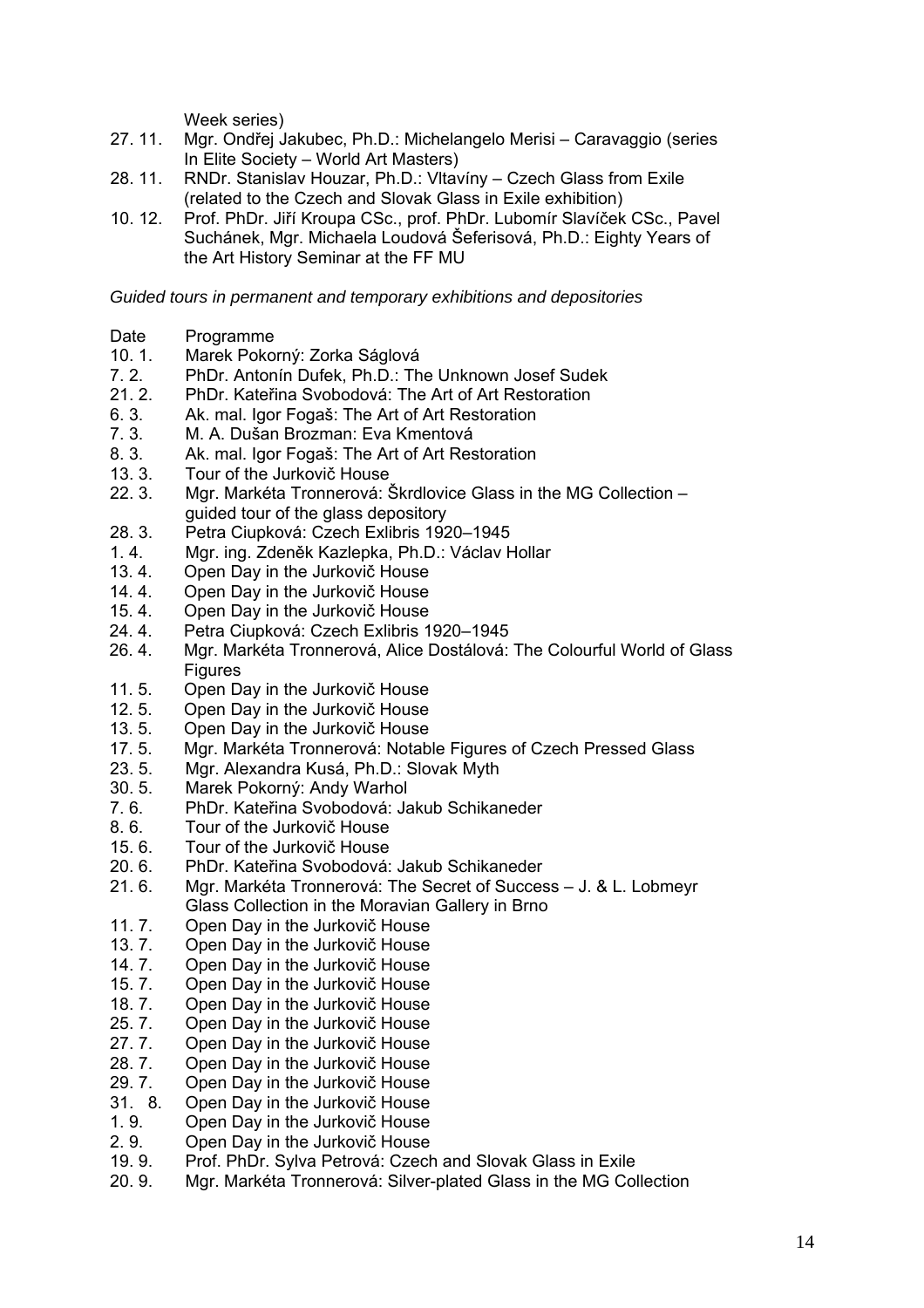- 17. 10. PhDr. Filip Suchomel: Contemporary Japanese Ceramics
- 18. 10. Mgr. Markéta Tronnerová: The Work of Pavel Hlava in the MG **Collection**
- 19. 10. Open Day in the Jurkovič House
- 20. 10. Open Day in the Jurkovič House<br>21. 10. Open Day in the Jurkovič House
- Open Day in the Jurkovič House
- 25. 10. Karel Srp: Rudolf Kremlička
- 26. 10. Tour of the Jurkovič House
- 31. 10. RNDr. Věra Spurná DrSc.: Miloš Spurný
- 21. 11. Mgr. Markéta Tronnerová: Czech and Slovak Glass in Exile
- 22. 11. Mgr. Markéta Tronnerová: Souvenirs … (Cups and Glasses as Souvenirs through the Centuries) – glass depository
- 25. 11. Mgr. Petr Ingerle: František Foltýn: Košice–Paris–Brno
- 6. 12. PhDr. Hana Rousová: František Foltýn: Košice–Paris–Brno
- 12. 12. Mgr. ing. Zdeněk Kazlepka, Ph.D.: In the Garden of Armida
- 13. 12. Mgr. Markéta Tronnerová: 19th Century Venetian Glass-making (Salviati & Co. in the MG Collections) – glass depository

## *Film shows*

- Date Programme
- 14. 1. Václav Jirásek<br>22. 1. Modern Times.
- Modern Times, Charles Chaplin, USA 1936 (related to the Václav Jirásek – Industria exhibition)
- 29. 1. Žít svůj život, Evald Schorm, Czechoslovakia 1963, Fotograf a muzika, Czechoslovakia 1974 (related to the Unknown Josef Sudek exhibition)
- 5. 2. Metropolis, Fritz Lang, Germany, 1927 (related to the Václav Jirásek Industria exhibition)
- 12. 2. Černobílý svět Josefa Sudka, Jan Boněk, Czechoslovakia 1979 Duše, city, lyrika a světlo Staré Prahy kamerou Josefa Sudka. Fotograf v zahradě, Marie Šandová, Czech Republic 2003 (related to the Unknown Josef Sudek)
- 18. 2. Hoří má panenko, Miloš Forman, Czechoslovakia 1967 (on the 75th birthday of the film director Miloš Forman)
- 19. 2. Umění restaurovat (related to the Art of Art Restoration exhibition) Firenze Chiama Aiuto, Italy 1967 (related to the Art of Art Restoration exhibition)
- 26. 2. Přesun Děkanského chrámu v Mostě, Mostecká klenotnice (related to the Art of Art Restoration exhibition)
- 12. 3. Restaurování na Karlštejně, Týnské varhany (related to the Art of Art Restoration exhibition)
- 21. 3. Searching and Finding, The Journey of Love, Great Britain (AniFest Echoes series)
- 17. 4. Stories and Episodes, Canada, Íran, Singapore (AniFest Echoes series)
- 24. 5. Belorusian Lesson, Miroslav Dembinský (related to the Elections without Selection. Belarus – March 2006 exhibition)
- 30. 5. The best of the AniFest 2007 (AniFest Echoes series)
- 31. 5. Kurapaty film projection A Nearly Forgotten Wood on the mass grave of Stalin's victims near Minsk, discussion with a guest (related to the Elections without Selection. Belarus – March 2006 exhibition)
- 11. 6. Portrait of an Artist, Kim Evans, Great Britain, 1987 (related to the Andy Warhol – A Slovak Lesson exhibition)
- 18. 6. Pacho, hybský zbojník, Martin Ťapák, Czechoslovakia 1975 (related to the Sloval Myth exhibition)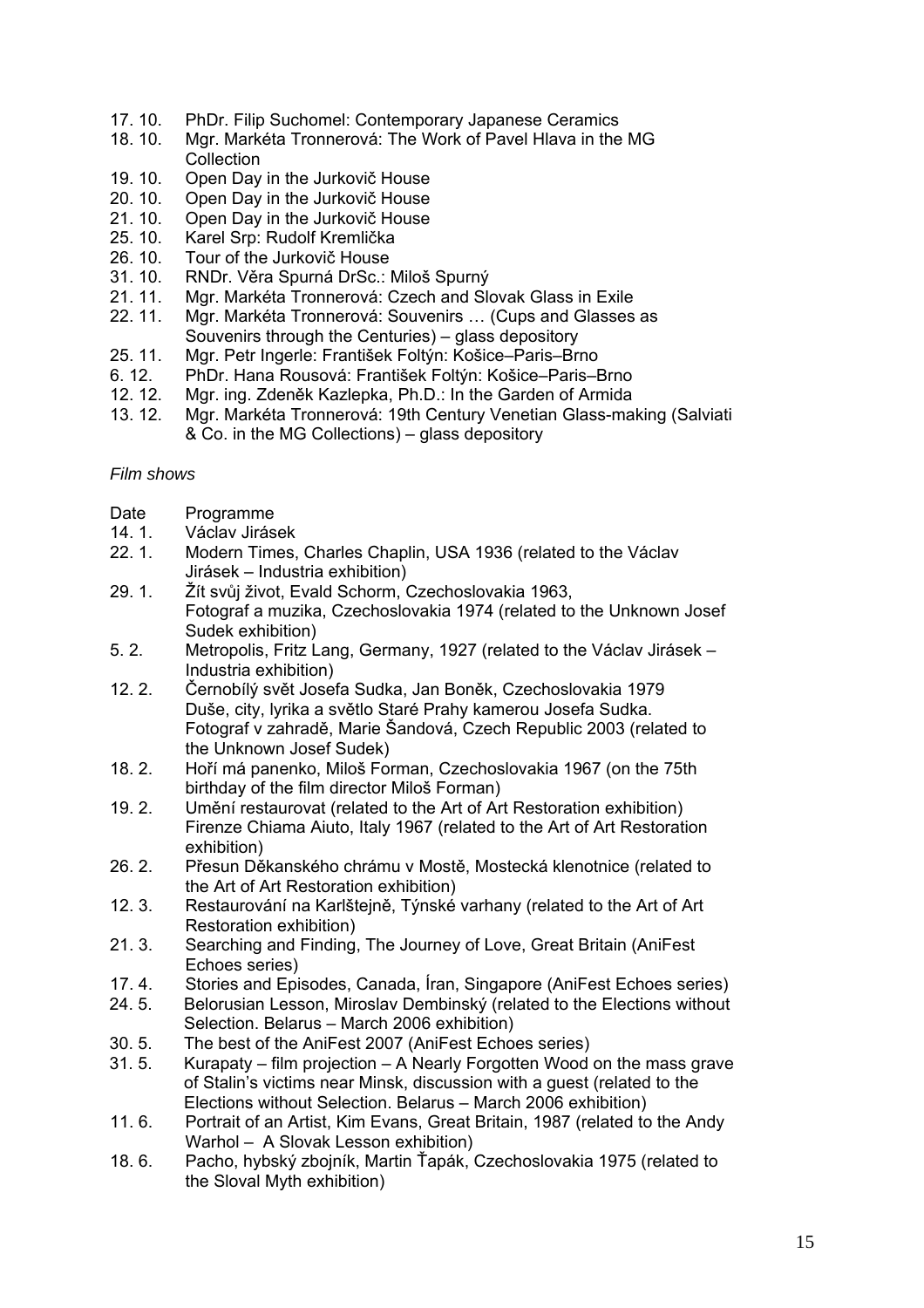- 25. 6. Basquiat, Julian Schnabel, USA, 1996 (related to the Andy Warhol A Slovak Lesson exhibition)
- 12. 7. Tisícročná včela, Juraj Jakubisko, Czechoslovakia, 1983 (related to the Slovak Myth exhibition)
- 26. 7. Iná láska, Dušan Trančík, Czechoslovakia, 1985 (related to the Slovak Myth exhibition)
- 20. 9. Red Beard, Akira Kurosawa, Japan, 1964 (related to the Contemporary Japanese Ceramics exhibition)
- 4. 10. Dodesukaden, Akira Kurosawa, Japan, 1970 (related to the Contemporary Japanese Ceramics exhibition)
- 10. 10. Man Woman (AniFest Echoes series)
- 12. 11. Ways, Escaping and Fleeing (AniFest Echoes series)
- 21. 11. Harun Farocki: Film documents (Unquenchable Fire, Workers Leaving the Factory and Pictures from a Prison), with support by the Goethe Institute Praha (Echoes of the International Documentary Film Festival Jihlava)
- 29. 11. Films by Jan Jedlička (related to the Jan Jedlička exhibition)
- 12. 12. Humor (AniFest Echoes series)

## *Concerts, opera performances*

- Date Programme<br>28.1. The World of
- The World of Opera Through the Centuries. Arias from operas by Czech and other composers from the 17th to 20th century (Cesti, Scarlatti, Händel, Mozart, Smetana, Dvořák, Tchaikovsky, Verdi, Puccini, Rimsky-Korsakov and Martinů) performed by the graduates and students of the JAMU and the Brno School of Performing Arts directed by Miloš Schnierer (related to the Art of Art Restoration exhibition)
- 14. 3. Jana Krajčovičová, Michaela Jančaříková JAMU graduation concert
- 2. 4. Anthony Leroy, Sandra Moubarak Classical Selection (as part of the Bonjour Brno Festival)
- 25. 6. The Radio\$tars (related to the Andy Warhol A Slovak Lesson exhibition)
- 15. 9. Bohumil Smejkal, Václav Kunt, Inna Aslamasová, Ladislav Lakomý: Hommage to Rudolf Kremlička – from the works by Claude Debussy, Josef Suk, Bohuslav Martinů, Arthur Honnegger, Darius Milhaud, François Poulenc (related to the Rudolf Kremlička exhibition, as part of the Night in the Gallery event)
- 7. 10. Eva Dřízgová-Jirušová, Roman Janál, Paolo Gatto: Special Concert from compositions by Robert Schuman, Franz Schubert, Klement Slavický, Church of the Blessed Juliana in Brtnice (related to the Josef Hoffmann – Adolf Loos exhibition)
- 16. 10. MoEns: Clarinet in the Works of Morton Feldman
- 20. 11. MoEns: Resounding Metropolis (compositions inspired by sounds of the city by V. Zouhar, M. Pudlák, H. Bartoň, R. Z. Novák, M. Nejtek and J. Kadeřábek) (related to the František Foltýn: Košice–Paris–Brno exhibition)
- 4. 12. Zuzana Pálenská, Kateřina Prudilová, Petr Kolář: Italian Variations. Compositions from the Periods of the Baroque, Classicism and Romanticism (related to the In the Garden of Armida exhibition)
- 11. 12. Jan Jakub Ryba: Czech Christmas Mass Czech Virtuosi, Rastislav mixed choir

*Architectural walks*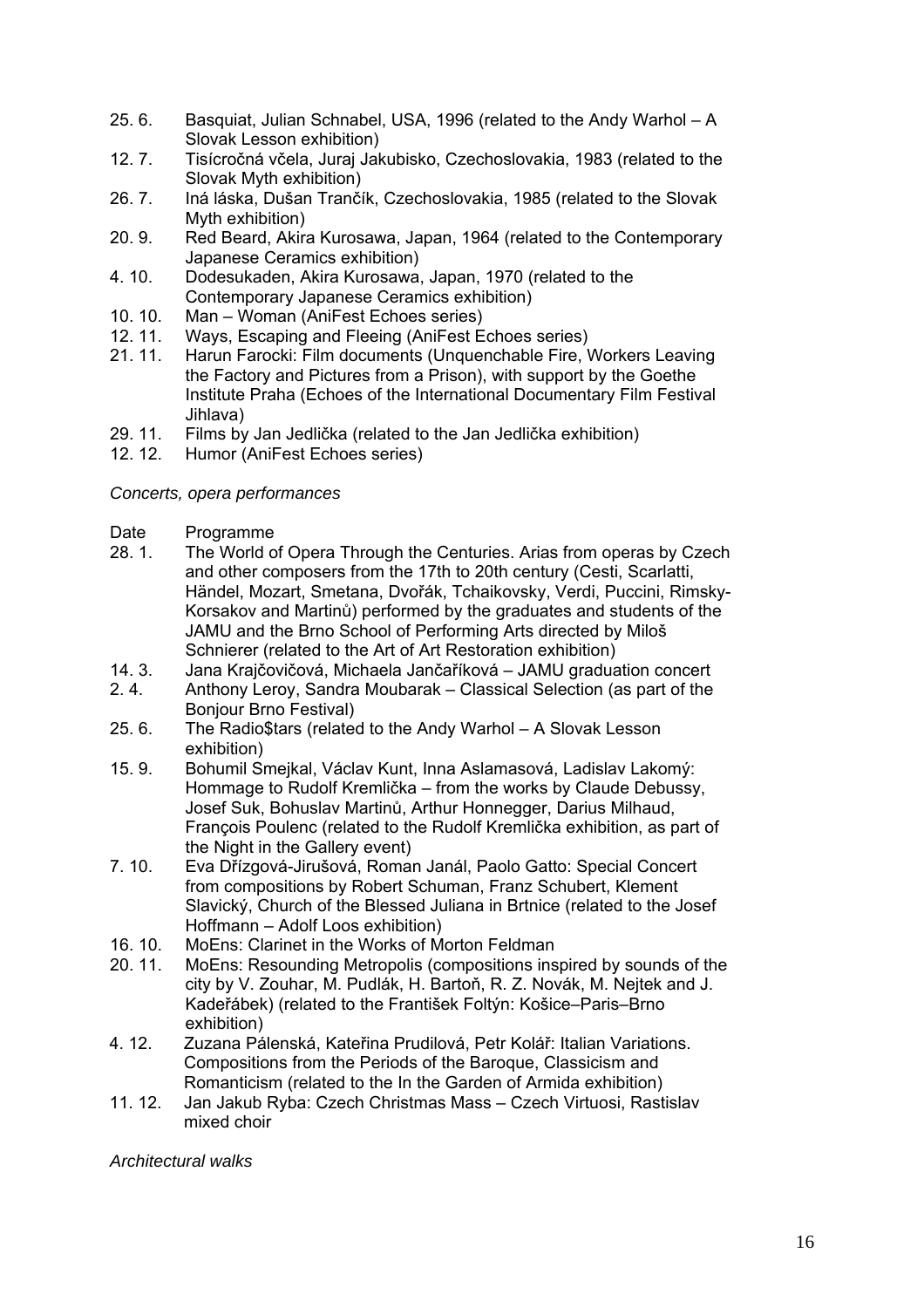- Date Programme
- 23. 1. D. R. N. H.: The Machining Shop and the Administrative Building of the Vaňkovka Factory
- 10. 4. Aleš Burian, Gustav Křivinka: The Hygiene Pavilion of the VFU Brno
- 19. 6. Petr Parolek: Brno Tuřany Airport Terminal<br>13. 11. Petr Uhlíř: A PLUS: University Campus Bohui
- Petr Uhlíř: A PLUS: University Campus Bohunice
- 4. 12. Tomáš Rusín, Ivan Wahla: Ateliér RAW: Petrov Information and Contact **Centre**

## *Themed coachtrips, excursions*

- Date Programme
- 14. 1. Gabriela Imreczeová: Resurrected Temples of Labour tour of the Zbrojovka factory site with a visit to artists' studios (related to the Václav Jirásek: Industria exhibition)
- 20. 4. Vienna the MAK
- 22. 9. Jan Lacina, Antonín Buček: Tracking Down Ancient Rivers Metamorphoses of the Morava (related to the Miloš Spurný exhibition)
- 19. 10. Excursion to the Moravian Glassworks Květná (related to the Czech and Slovak Glass in Exile exhibition)

## *Adults' Workshop*

- Date Programme
- 21. 1. Zdeňka Řezbová: Zorká Ságlová An Animal as the Guide through the Corners of one's Inner Self and Creation (Through Creation to Knowledge and Inspiration series)
- 25. 2. Jitka Petřeková: Uncovered Fragments (Through Creation to Knowledge and Inspiration series)
- 18. 3. Gabriela Kolčavová: Wooden Camera (Through Creation to Knowledge and Inspiration series) (related to the Unknown Josef Sudek exhibition)
- 27. 5. Zdenka Řezbová: Mysterious Moods (Through Creation to Knowledge and Inspiration series) (related to the Jakub Schikaneder exhibition)
- 10. 6. Gabriela Kolčavová: Andy Warhol in Collage (Through Creation to Knowledge and Inspiration series) (related to the Andy Warhol exhibition)
- $16. -$ Gabriela Kolčavová: Summer with Photographs? Summer art workshop
- 20. 7. for adults (Through Creation to Knowledge and Inspiration series)
- 4. 8. Warhol Inspiration for Everybody I.
- 5. 8. Warhol Inspiration for Everybody II.
- 14. 10. Jitka Petřeková. The Poetry of the Female Body (Through Creation to Knowledge and Inspiration series)
- 18. 11. Vilém Kalod: Meeting Glass (Through Creation to Knowledge and Inspiration series)

*Discussions, artists meetings, literary sessions, theatre performances, combined events, handicapped citizen integration events, exhibitions outside the MG exhibition plan, social events* 

Date Programme

- 14. 1. Discussion with Václav Jirásek (related to the Václav Jirásek: Industria exhibition)
- 17. 1. The World of Labour through the Eyes of Photographers: Václav Jirásek, Jindřich Štreit, Viktor Kolář – public debate
- 24. 1. Launching the 62nd Bulletin MG, Academia bookshop, nám. Svobody 13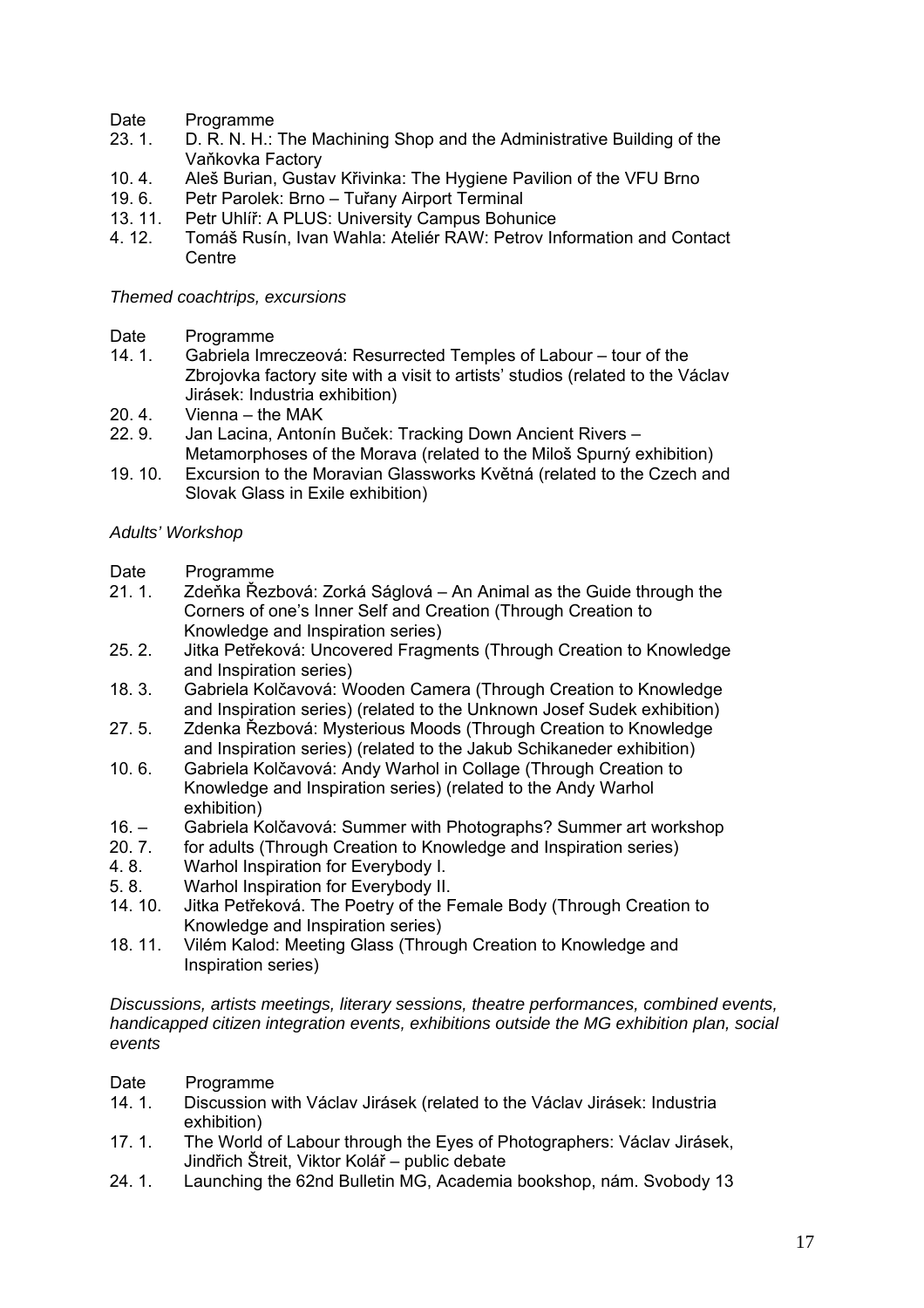- 25. 1. Ivan "Magor" Jirous author's reading (related to the Zorka Ságlová exhibition)
- 4. 2. PhDr. Ludmila Horáková: Work Songs browsing through art books on the subject of labour while listening to work songs
- 21. 2. Ak. mal. Igor Fogaš, Marie Zmydlená: Restoration in Close-up discussion on the subject of the repairing and maintaining of paintings and sculptures (related to the Art of Art Restoration exhibition)
- 4. 3. Ak. mal. Igor Fogaš, Lukáš Kůra: Restoration in Close-up discussion on the subject of the repairing and maintaining of applied art (related to the Art of Art Restoration exhibition)
- 8. 3. Restoration Seminar Vocational Restoration School in Brno presentation of restoration work by the teachers and students specializing in conservation and restoration of pottery and porcelain, furniture and non-polychromic woodcarving, painting and decorative techniques (related to the Art of Art Restoration exhibition)
- $10.3 -$ Vladimir Tarasov: Sound Games (audiovisual installation)
- 1. 4.
- 19. 5. Brno Museum Night 2007
- $20.5 -$ Elections without a Selection. Belorus – March 2006 (exhibition of
- 3. 6. photographs, prepared by the students of Charles University)
- 7.–27. Balck Light. Contemporary Lithuanian Textile Works (exhibition prepared
- 6. by the Czech-Lithuanian Collaboration Centre)
- 22. 6. Museum Night in Brtnice
- 15. 9. Night in the Gallery
- 18. 9. Taiwan Cultural Centre Tea Ceremony
- 4. 10. Launching the Franz Anton Maulbertsch and Central Europe publication, Academia bookshop, nám. Svobody 13
- 7. 11.– Dream Café – exhibition of furniture design with pleasant refreshment
- 7. 12. available
- 9. 11. Children See it Too exhibition organized by the Regional Charity Blansko dedicated to home violence. The proceeds of the subsequent auction of paintings will go to charity
- 23. 11.– Igor Míchal: Man and Woods (exhibition of photographs, prepared by the
- 7. 12. Silva Tarouca Research Institute for Landscape and Decorative Gardening – Forest Ecology Dept. and the Department of Environmental Studies of the FSS MU)

## *Events for students and teachers*

- Date Programme
- 26. 7. Mgr. Eva Strouhalová: Education in Relation to the Cultural Historical Heritage seminar of the PedF UK

Events for children and teenagers

## *Guided tours of temporary and permanent exhibitions*

| Programme                                                    | Number of events |
|--------------------------------------------------------------|------------------|
| Modern and Contemporary Art Permanent Exhibition             | 6                |
| Applied Art and Design Permanent Exhibition                  | 12               |
| Art from the Gothic to the 19th Century Permanent Exhibition | 23               |
| The Unknown Josef Sudek. Vintage Prints 1918-1942            |                  |
| Slovak Myth                                                  | 3                |
| Miloš Spurný                                                 |                  |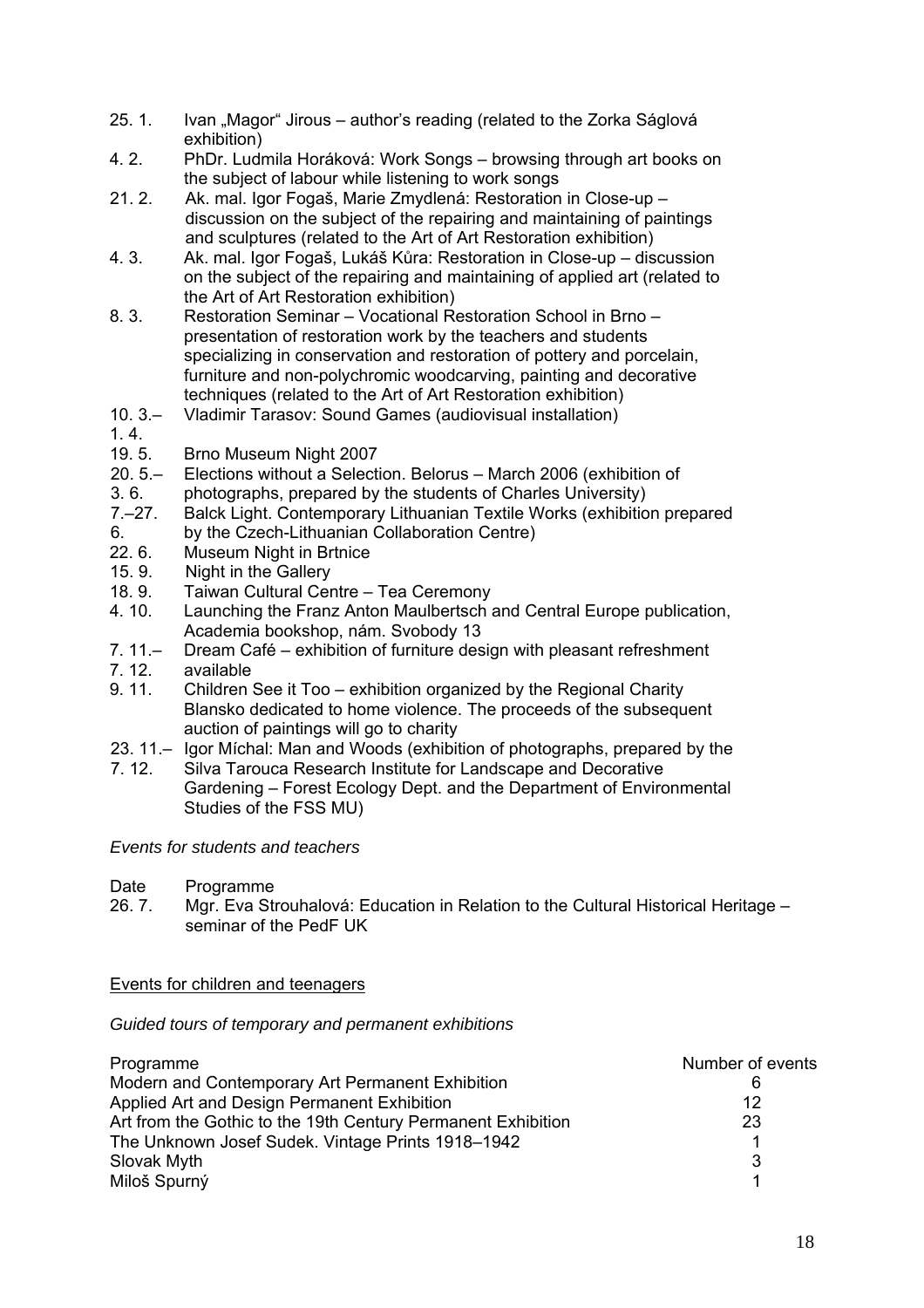| Czech and Slovak Glass in Exile                                           | 3                |
|---------------------------------------------------------------------------|------------------|
| Andy Warhol - A Slovak Lesson                                             | 21               |
| Contemporary Japanese Clay Work                                           | 19               |
| František Foltýn                                                          | 4                |
| <b>Czech Exlibris</b>                                                     | 8                |
| Jakub Schikaneder                                                         | 10               |
| Rudolf Kremlička                                                          | 12               |
| In the Garden of Armida                                                   | 6                |
| Out-of-school lessons                                                     |                  |
| Programme                                                                 | Number of events |
| Backstage View (The Art of Art Restoration)                               | 38               |
| Life in the Time of the Castles (permanent exhibition of applied<br>arts) | 20               |

| arts)                                                              |                         |
|--------------------------------------------------------------------|-------------------------|
| The Baroque in Applied Arts (permanent exhibition of applied arts) | $\overline{2}$          |
| Do Objects Have a Story to Tell? (permanent exhibition of applied  | 12                      |
| arts)                                                              |                         |
| How Was Porcelain Made                                             | 3                       |
| Wanderer, Tinker, Traveller (Slovak Myth)                          | 5                       |
| The world of Glass Figures                                         | $\overline{2}$          |
| History in Clay                                                    | 3                       |
| <b>Chateau Fetes</b>                                               | 14                      |
| <b>Glass World</b>                                                 | 11                      |
| <b>Exile Experiments</b>                                           | 4                       |
| The Changing Landscape of Miloš Spurný                             | 10                      |
| What is Hidden Inside? (permanent exhibition of applied arts)      | 5                       |
| Less is More (permanent exhibition of 20th Century Art)            | 5                       |
| Zorka (Zorka Ságlová)                                              | $\overline{2}$          |
| Prometheus (permanent exhibition of 20th Century Art)              | 24                      |
| What is Hidden in a Painting? (permanent exhibition of 20th        | 1                       |
| Century Art)                                                       |                         |
| Horror, Mystery and Dreams (permanent exhibition of 20th Century   | 8                       |
| Art)                                                               |                         |
| Dream World (permanent exhibition of 20th Century Art)             | 4                       |
| Art against Socialism (permanent exhibition of 20th Century Art)   | $\overline{2}$          |
| The Way to an Imprint (Eva Kmentová)                               | 22                      |
| Dragon or Draught (Contemporary Japanese Ceramics)                 | 8                       |
| Diagonals against the Vertical (František Foltýn)                  | 3                       |
| The Road to Abstraction (František Foltýn)                         | 10                      |
| The Maze of Colour Fantasy (František Foltýn)                      | 5                       |
| Marinas (permanent exhibition of Old Masters)                      | 15                      |
| The Animal World (permanent exhibition of Old Masters)             | 5                       |
| The Silenced Temples of Labour (Václav Jirásek: Industria)         | 3                       |
| Saint Barbara and the Others (permanent exhibition of Old          | $\overline{4}$          |
| Masters)                                                           |                         |
| A Painting and a Story (permanent exhibition of Old Masters)       | $\overline{\mathbf{4}}$ |
| When Zeus Ruled (permanent exhibition of Old Masters)              | 8                       |
| Masters of Gothic Altars (permanent exhibition of Old Masters)     | 1                       |
| Don't Be Afraid of Nudity (Rudolf Kremlička)                       | 17                      |
| Painterly Variations (Rudolf Kremlička)                            | 3                       |
| The Travelogue of Rudolf Kremlička (Rudolf Kremlička)              | 4                       |
| Mediaeval Expressionism (permanent exhibition of Old Masters)      | 5                       |
| Browsing (The Most Beautiful Czech Book 2006)                      | 15                      |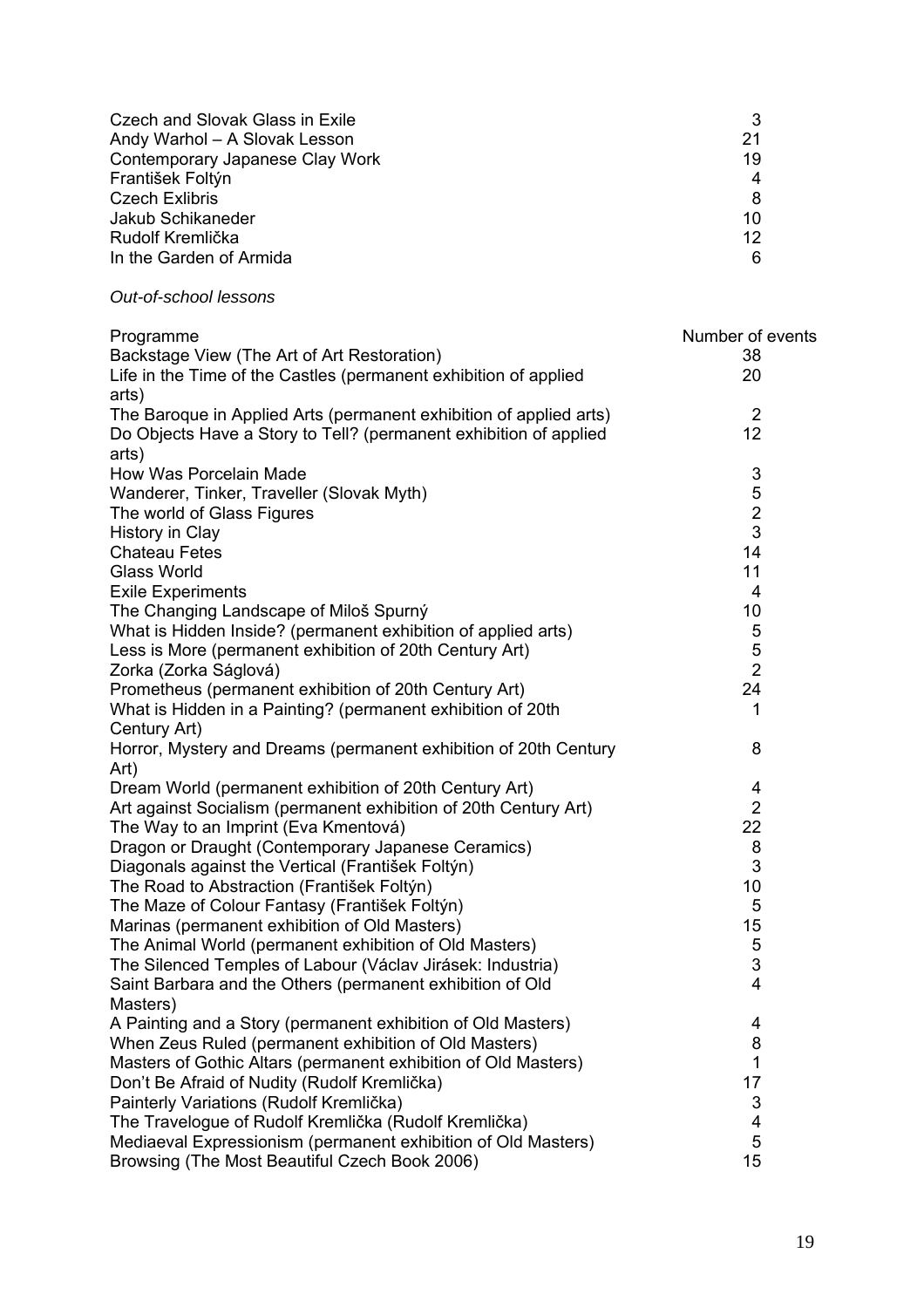*Children's Studio* 

Date Programme

- 20. 1. Lea Biberlová, Lucie Korábová: Zorka (related to the Zorka Ságlová exhibition)
- 17. 2. Gabriela Imreczeová: Abandoned Home of Machines<br>17. 3. Gabriela Kolčavová, Eva Strouhalová: The Mystery of
- 17. 3. Gabriela Kolčavová, Eva Strouhalová: The Mystery of Photography
- 31. 3. Lea Biberlová, Jitka Petřeková: Myths in Fine Art
- 31. 3. Silvie Vondrová: The Humblest Art (on the 120th anniversary of the birth of Josef Čapek)
- 5. 4. Jitka Petřeková: The Egg as the Embryo of Life (related to the Eva Kmentová exhibition)
- 5. 4. Lea Biberlová, Lucie Korábová: The Miracle of Birth (related to the Eva Kmentová exhibition)
- 21. 4. Mgr. Eva Strouhalová: Wanderer, Traveller, Tinker (related to the Slovak Myth exhibition)
- 26. 5. Silvie Vondrová: A Painter of Mysterious Moods Jakub Schikaneder (related to the Jakub Schikaneder exhibition)
- 9. 6. Gabriela Kolčavová: Popular Art
- 22. 9. Gabriela Imreczová: Magic Metamorphoses (related to the Contemporary Japanese Clay Work exhibition)
- 13. 10. Silvie Vondrová: Painter's Palette (related to the Rudolf Kremlička exhibition)
- 18. 10. Markéta Borovcová: Colourful World. Gallery for the Little Ones
- 31. 10. Silvie Vondrová: A Master with Masters<br>1. 11. Markéta Borovcová: Fruit Metamorphos
- Markéta Borovcová: Fruit Metamorphoses (Done! Painted! a series of art workshops for children aged 2 to 6 with parents)
- 7. 11. Silvie Vondrová: A Master with Masters
- 14. 11. Silvie Vondrová: A Master with Masters<br>15. 11. Markéta Borovcová: Mottled courtyard (
- Markéta Borovcová: Mottled courtyard (Done! Painted! a series of art workshops for children aged 2 to 6 with parents)
- 17. 11. Magda Ševčíková, Jan Wolf: Browsing (related to the Most Beautiful Czech Books 2006 exhibition)
- 21. 11. Silvie Vondrová: A Master with Masters
- 28. 11. Silvie Vondrová: A Master with Masters
- 29. 11. Markéta Borovcová: Treasure-trove What Are You Hiding? (Done! Painted! a series of art workshops for children aged 2 to 6 with parents)
- 1. 12. Silvie Vondrová: Diagonals against the Vertical (related to the František Foltýn exhibition)
- 13. 12. Markéta Borovcová: Winter Magic Done! Painted! A series of art workshops for children aged 2 to 6 with parents.
- 15. 12. Lea Biberlová: Glass World (related to the Czech and Slovak Glass in Exile)
- 23. 12. Snowflake Balls (Christmas workshop)

## *Summer art workshops*

| Date | Programme |
|------|-----------|

- 6.–10. 8. Jitka Petřeková: Architecture Enchanted in Wood
- 27.–31. 8. Mgr. Eva Strouhalová: Holidays in the Garden Hall

## Attendance of the cultural and educational events

| Programmes for adults   | 35,385 visitors |
|-------------------------|-----------------|
| Programmes for children | 9,572 visitors  |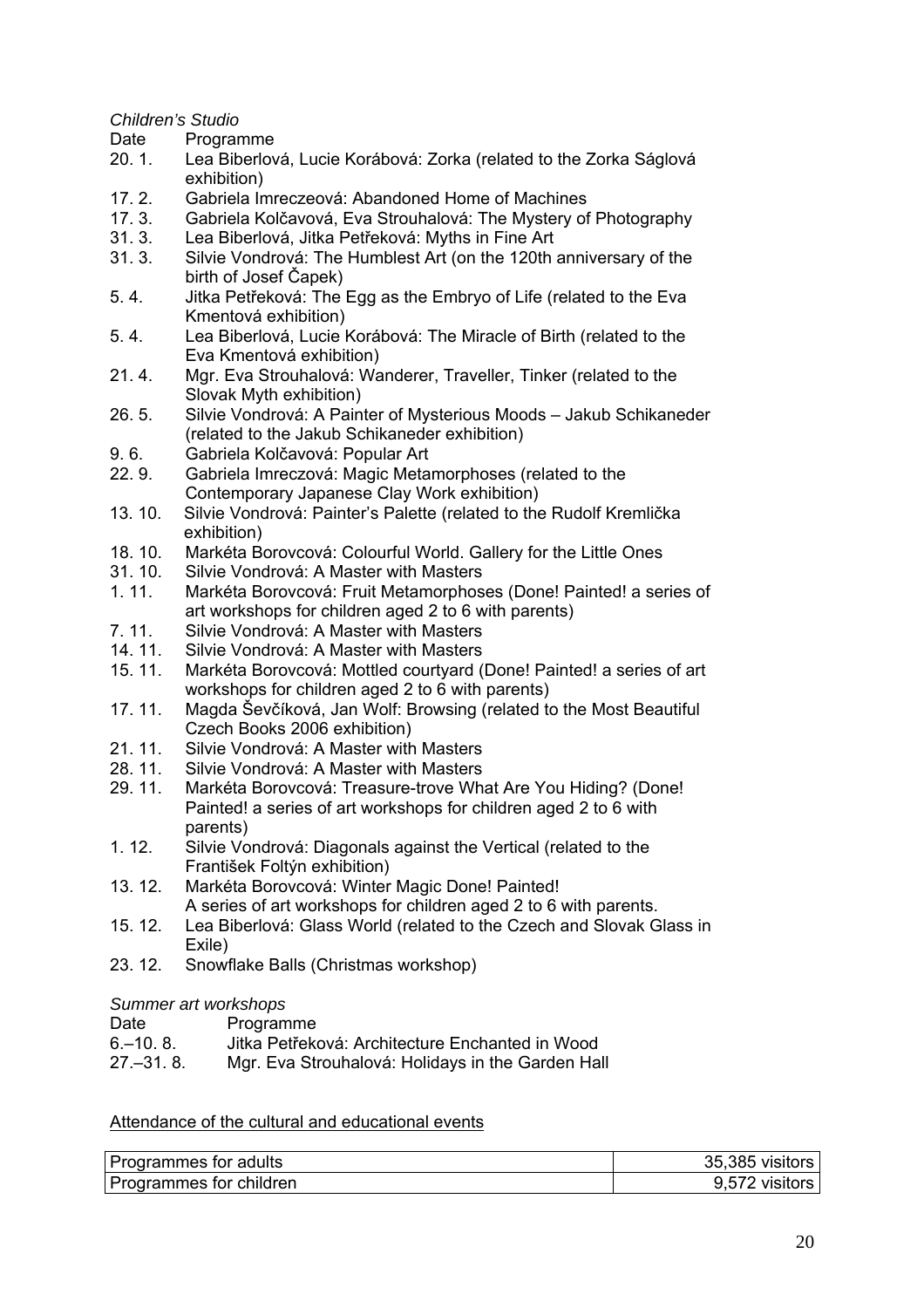## PUBLIC SERVICES

### www.moravska-galerie.cz

| Average number of visits/month | 15,507  |
|--------------------------------|---------|
| Number of visits/year          | 186,086 |

#### **Microgallery**

Multimedia guide through the MG permanent exhibitions, providing information on the Gallery, its exhibitions and the most interesting collection items. Four users' terminals with touch-screens in the Museum of Applied Arts offer the possibility of a virtual gallery visit; the other exhibition buildings should be supplied with similar technical equipment in the future. In the course of 2007 the system was gradually complemented with new information on the MG art collections, and work in 2006 focused on language editing of the English version and continuously updated, including the internet version – iGalerie.

#### Moravian Gallery library

#### *Range of the book assets*

| Number of library items as of 31 December 2007 | 128,295 |
|------------------------------------------------|---------|
| New items in 2007                              |         |
| of which purchased                             | 326     |
| donated                                        | 889     |
| exchanged                                      | 396     |

#### *Reader services*

| Number of registered readers                           | 403    |
|--------------------------------------------------------|--------|
| Number of readers' visits                              | 5,436  |
| Number of current and returned loans                   | 27,001 |
| of which within inter-library loan service             | 74     |
| Specialist bibliography and factographic consultations | 4,517  |
| Xerox copies made for readers                          | 6,600  |
| Scans for readers                                      | 382    |
| Search in specialist literature                        | 9      |

#### *Book assets in process*

| Name cataloguing including re-catalogued items                      | 8,056 entries |
|---------------------------------------------------------------------|---------------|
| Subject cataloguing                                                 | 8,056 entries |
| Analytical description of articles in Czech and foreign periodicals | 668 titles    |
|                                                                     | 358 records   |

#### *Book exchanges*

| Publications sent from the MG to partner | 346 titles | at 132,044 CZK |
|------------------------------------------|------------|----------------|
| institutions                             |            |                |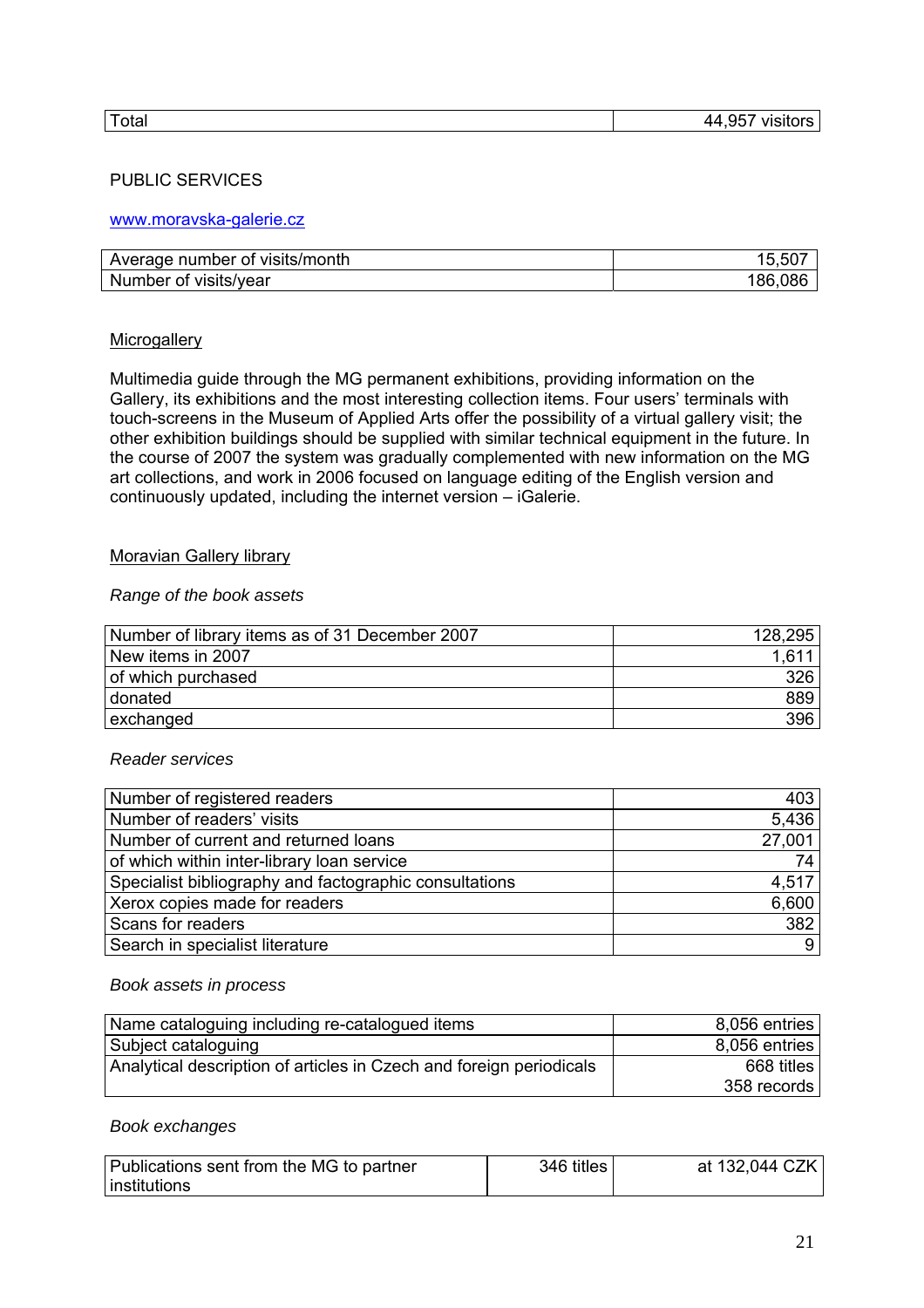| of which abroad         | 278 titles | at 111,040 CZK |
|-------------------------|------------|----------------|
| within the CR           | 68 titles  | at 21,004 CZK  |
| The MG library received | 442 titles | at 145,250 CZK |
| of which from abroad    | 236 titles | at 122,560 CZK |
| I from the CR           | 206 titles | at 22,690 CZK  |

## MG Archive

Specialized MG Archive accreditation: 11. 12. 2006

| Archive holdings and collections          | 24  | 83.14 m in length                |
|-------------------------------------------|-----|----------------------------------|
| Of which: archived sets under direct      | 21  | 79.39 m in length                |
| administration                            |     |                                  |
| archived sets under supervision (reports) | 3   | 3.3 m in length                  |
| selection of archived material for        |     | assessed 10.5 m of documents, of |
| discarding                                |     | which 7.9 m, i.e. 75%, discarded |
| outside the discarding procedure          | 4   |                                  |
| additions                                 |     | 3.57 m in length                 |
| loss by internal discarding               |     | 1.03 m in length                 |
| researcher visits                         | 15  |                                  |
| lendings                                  | 9   |                                  |
| Inquiries and research requests           | 50  |                                  |
| copies                                    | 216 |                                  |
| scans                                     | 20  |                                  |

## Export of artworks

In accordance with law 71/94 Sb., 28 permits for the export of artwork abroad were granted.

## The photographic studio

| Number of photographic pictures made                           | 14,800                     |
|----------------------------------------------------------------|----------------------------|
| Large-scale reproductions of artworks                          | 1,650                      |
| Complete documentation of exhibitions                          | 30                         |
| Reportage documentation of MG events                           | 41                         |
| Photographs                                                    | 1,000                      |
| Digital pictures                                               | 15,570                     |
| Scans                                                          | 5,800                      |
| Number of agreements on the provision of photographic material | 72.                        |
| and reproduction rights                                        | (in the value of $112,478$ |
|                                                                | CZK and 735 EUR)           |

## THE MORAVIAN GALLERY IN BRNO AS THE PROVIDER OF STANDARDIZED PUBLIC **SERVICES**

Pursuant to Acts 122/2000 Coll. and 483/2004 Coll. the Moravian Gallery has become a provider of standardized public services and, based on the above legislative norms, provides the public with the following:

a) Temporal accessibility standard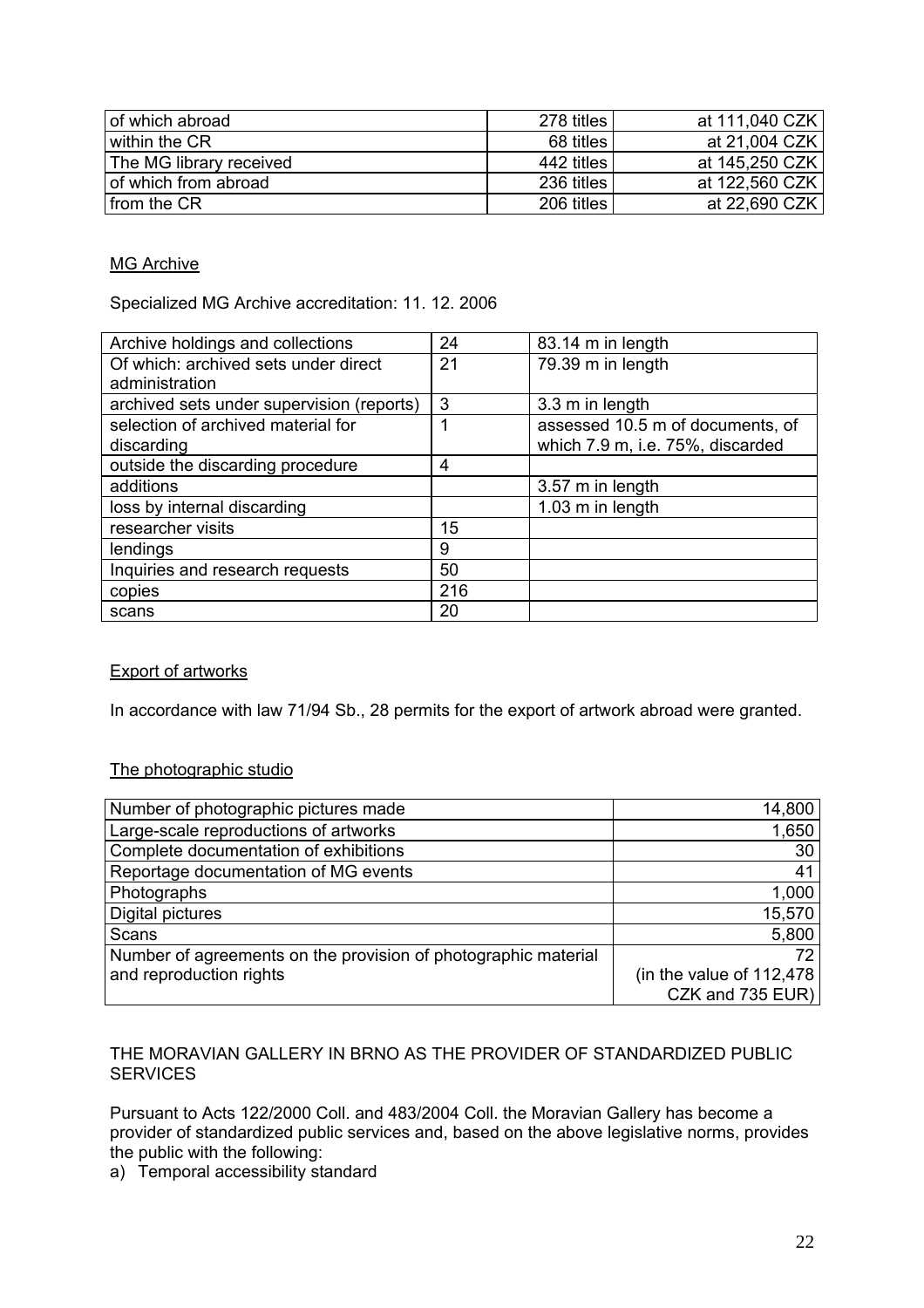Opening hours Wednesday – Sunday 10 am – 6 pm, Thursday until 7 pm Contact with the public: notice boards, www pages, printed programmes, daily press, press conferences, printed posters and invitation cards

b) Economic accessibility standard

Entrance fee concessions scheme – free of charge for children up to 6 years, school group leaders, press and public media staff, secondary school and university students of art, disabled persons including helpers, members of professional and amateur art associations, members of partner institutions, etc. Each first Friday in the month free entry to permanent exhibitions, occasionally free entry to temporary exhibitions.

c) Physical accessibility standard

Special programmes for persons with impaired movement and orientation. The buildings of the Pražák Palace and the Museum of Applied Arts completely accessible to the disabled, only the ground floor accessible in the Governor's Palace; personal assistance available if required.

## MG PARTNERS

Font, Typo, Metropolis, Rádio Petrov, Rádio Proglas, Student agency, A2, Respekt, LadyWeb.cz, Dějiny a současnost, Art & Antiques, Yotiva, Czechdesign.cz, Xpublishing – Hype a Živel, Magazín Fotografie, Umělec, Sedmá generace, Veronika, Hospodářské noviny, Glassrevue.com, Český rozhlas Brno, Český rozhlas Jihlava, Český rozhlas 3 – Vltava, Rádio Krokorýl, Brněnský deník.

UniCredit Bank, Siemens, Knauf, Arctic Paper, mmcité, Sklárny Květná, Klára, Wiesner Hager, Illy mminteriér, Newton IT, České dráhy, Etna iGuzzini, Ultraviolet, FedEx, Kino Art, Grand Hotel, AniFest, Era 21, Real Media.

## SCHOLARLY AND RESEARCH ACTIVITIES

The origin and formation of the Moravian Gallery collection (Research and development grant, identification code MKO0009487102) Institutional research scheme of the Moravian Gallery in Brno, duration 2005–2011, implemented by: MG curators

Schools and Style in Early Baroque Italian Drawing from Czech and Moravian Collections (GA ČR grant, project identification code: 408/06/0180), duration 2006–2008, project leader: ing. Mgr. Zdeněk Kazlepka, Ph.D.

## **Symposia, seminars, conferences**

National seminar of library system T-series users Museum of Applied Arts, 14. 11. 2007, 60 participants

Applied art and design (related to ICOM General Conference in Vienna) Museum of Applied Arts, 23. and 25. 8. 2007, 80 participants

PUBLISHING ACTIVITIES

**63rd Bulletin of the Moravian Gallery in Brno**  Editor Alena Krkošková, ISBN 978-80-7027-174-2, 252 pp., in Czech with English summary.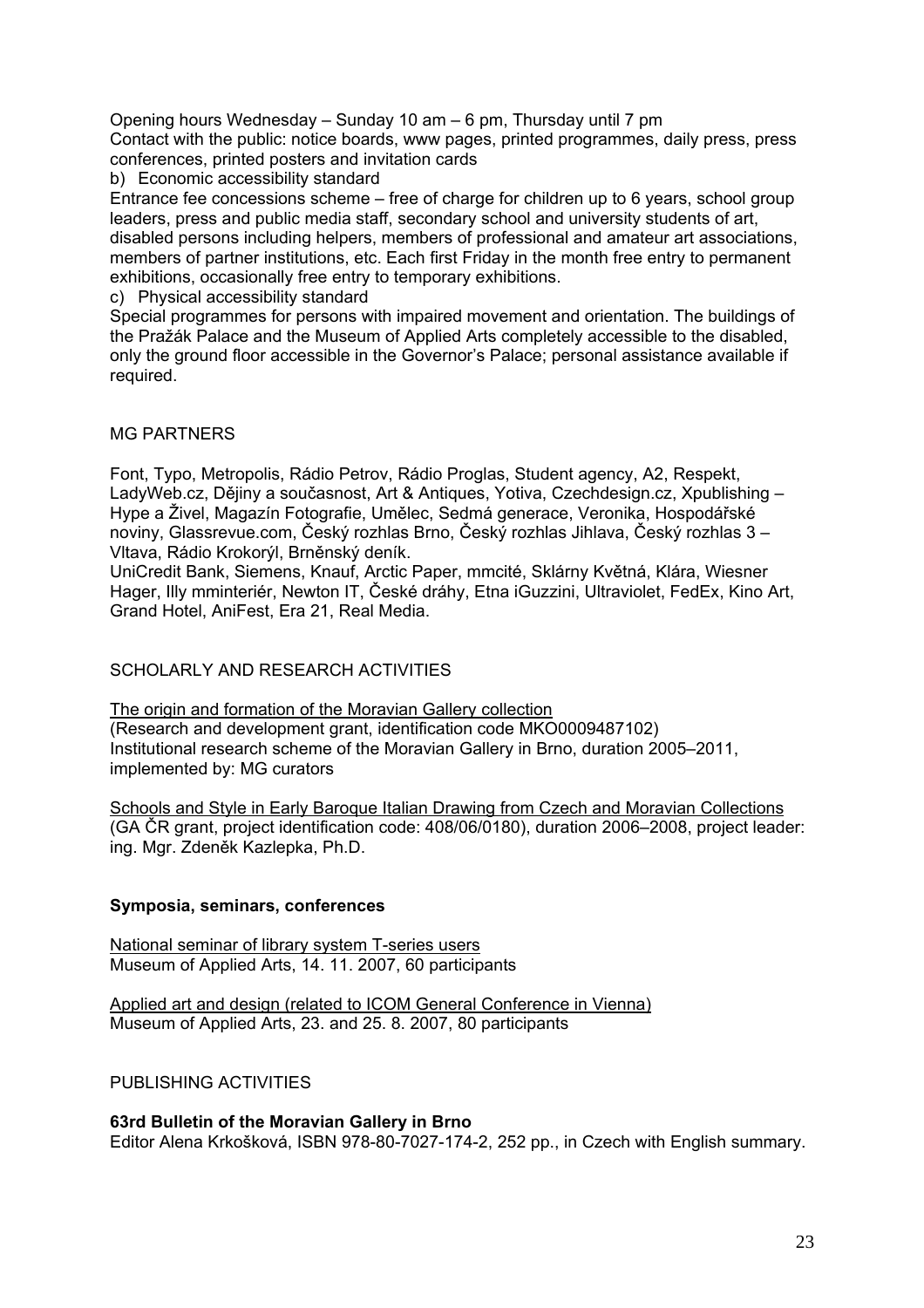*Exhibition catalogues and accompanying publications* 

## **České exlibris 1920–1945**

(ISBN 978-80-7027-162-9) 4th vol. of Ambit edition, non-pag., in Czech. Text: Petra Ciupková.

## **The Art of Art Restoration – DVD**

(ISBN 978-80-7027-163-6 – Czech, 978-80-7027-166-7 – English) Multimedia and enlarged version of the successful exhibition catalogue. In Czech and in English. Authors of text and editors: Igor Fogaš, Kateřina Svobodová Co-authors of texts: Petr Arijčuk, Jindřiška Brančíková, Yvona Ferencová, David Hradil, Hana Hlaváčková, Kaliopi Chamonikola, Jiří Jůza, Miroslav Kluka, Alena Křížová, Lukáš Kůra, Jarmila Novotná, Petr Sitko, Lubomír Slavíček, Dana Stehlíková, Martina Straková, Filip Suchomel, Milan Togner, Petr Tomášek, Jiří Vaněk, Zora Wörgötter, Marie Zmydlená.

## **In the Garden of Armida. Italian Baroque Still-life in Bohemia and Moravia**

(ISBN 978-80-7027-164-3) Illustrated catalogue of an exhibition with the same name. In Czech and in English. Text: Zdeněk Kazlepka, 187 pp.

# **České a slovenské sklo v exilu**

**Czech and Slovak Glass in Exile** 

(ISBN 978-80-7027-165-0 – Czech, 978-80-7027-172-8 – English) Published by the MG in cooperation with Kant Publishers. In Czech and in English. Text: Sylva Petrová, 119 pp.

## **Zbyněk Baladrán: Table**

(ISBN 978-80-7027-167-4) Text: Yvona Ferencová, non-pag. In Czech and in English.

## **Slovak Myth.A Picture of Slovakia in 20th Century Art**

(ISBN 978-80-7027-168-1) Text: Aurel Hrabušický, 35 pp. In Czech and in English.

## **Andy Warhol – A Slovak Lesson**

(ISBN 978-80-7027-169-8) Text: Marek Pokorný, non-pag. In Czech and in English.

## **Font Cover Design**

(ISBN 978-80-7027-170-4) 5th vol. of Ambit edition. Text: Marta Sylvestrová, non-pag. In Czech and in English.

## **Kateřina Šedá – For Every Dog a Different Master**

(ISBN 978-80-7027-171-1) Text: Yvona Ferencová, non-pag. In Czech and in English.

## **František Foltýn 1891-1976. Košice–Paříž–Brno**

(ISBN 978-80-7027-173-5) The František Foltýn monograph, published on the occasion of his retrospective exhibition in the MG, includes several specialist essays and a complete survey of the artist's work. Published by the MG in cooperation with Arbor vitae Publishers. In Czech, with English summary.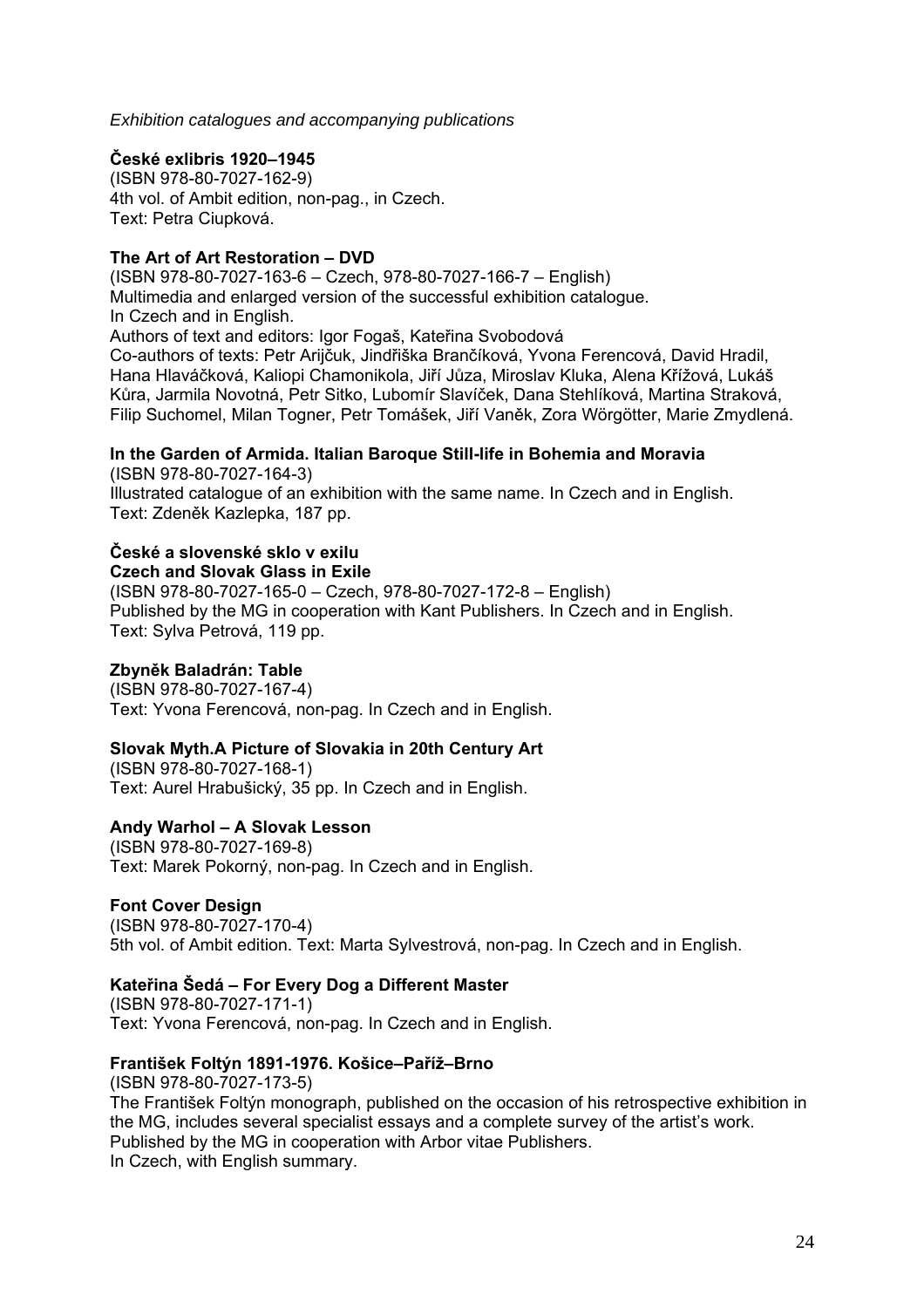Texts: Hana Rousová, Petr Ingerle, Marie Klimešová, Marcela Macharáčková, Alena Pomajzlová, Anna Pravdová, Karel Srp. 243 pp.

### **Martin Sedlák**

(ISBN 978-80-7027-178-0) Text: Petr Ingerle, non-pag. In Czech and in English.

### **Jan Jedlička. Il Cerchio 2005-2006**

Catalogue of an exhibition with the same name held in the Camera exhibition hall. **Published** by the MG in cooperation with Arbor vitae Publishers.

Texts: Jiří Pátek, Tomáš Pospiszyl, Friedemann Malsch, non-pag. In Czech.

PUBLISHING ACTIVITIES BY MORAVIAN GALLERY CURATORS (books, studies, catalogue texts, articles in the specialist press)

Petra CIUPKOVÁ

České exlibris 1920–1945, MG exhibition catalogue, Brno 2007

Přehled cen udělených na Bienále Brno 1964–2006, 63rd Bulletin of the Moravain Gallery in Brno, 2007, annex on CD (co-authors Marika Kupková, Klára Melšová, Marta Sylvestrová, Petra Šťastná)

Seznam výstav pořádaných sbírkou grafického designu od roku 1961, ibid.

PhDr. Antonín DUFEK, Ph.D.

Exilová fotografie, in: Dějiny českého výtvarného umění VI/2, 1958-2000, Academia, Praha 2007, p. 789–796

Fotografie 1958–1970, in: Dějiny českého výtvarného umění VI/1, 1958–2000, Academia, Praha 2007, p. 255–294

Fotografie 1970–1989, in: Dějiny českého výtvarného umění VI/2, 1958–2000, Academia, Praha 2007, p. 753–788

Fotografie 1989–2000, in: Dějiny českého výtvarného umění VI/2, 1958–2000, Academia, Praha 2007, p. 981–1000

Howard Greenberg, Annette and Rudolf Kicken, Czech Vision. Avantgarde Photography in Czechoslovakia. Ostfildern 2007. 28 profiles of artists

Jaromír Funke, Spirála, 1924, in: Annette and Rudolf Kicken and Simone Förster (ed.), Points of View. Masterpieces of Photography and Their Stories. Steidl, Göttingen 2007 Miloš Spurný, jiný fotograf / A Photographer with a Difference, in: Miloš Spurný, Sbohem, staré řeky / Good-Bye, Old Rivers. Brno 2007, p. 5–12 Saur Allgemeines Künstler-Lexikon. 12 entries

#### Mgr. Yvona FERENCOVÁ

Kateřina Šedá – Každej pes, jiná ves, MG exhibition catalogue, Brno 2007 Zbyněk Baladrán, MG exhibition catalogue, Brno 2007

František Kaláb, in: Umění restaurovat umění. Práce restaurátorského oddělení Moravské galerie v Brně v letech 1996–2006, DVD-ROM, Moravian Gallery in Brno, Brno 2007. Adriena Šimotová, Retrospektiva (1959–2006), in: Ateliér no. 1/07, Praha 2007, p. 12. Pink Eyes, in.: Flash Art no. 3–4, Praha 2006-2007, p. 72–73.

#### Ak. mal. Igor FOGAŠ

Microanalytical identification of Pb-Sb-Sn yellow pigment in historical European paintings and its differentiation from lead tin and Naples yellows; Institute of Inorganic Chemistry ASCR, ALMA laboratory, Academy of Fine Arts in Prague, ALMA laboratory, Moravian Gallery in Brno, CNR-ISTM and SMAArt, c/o Department of Chemistry, University of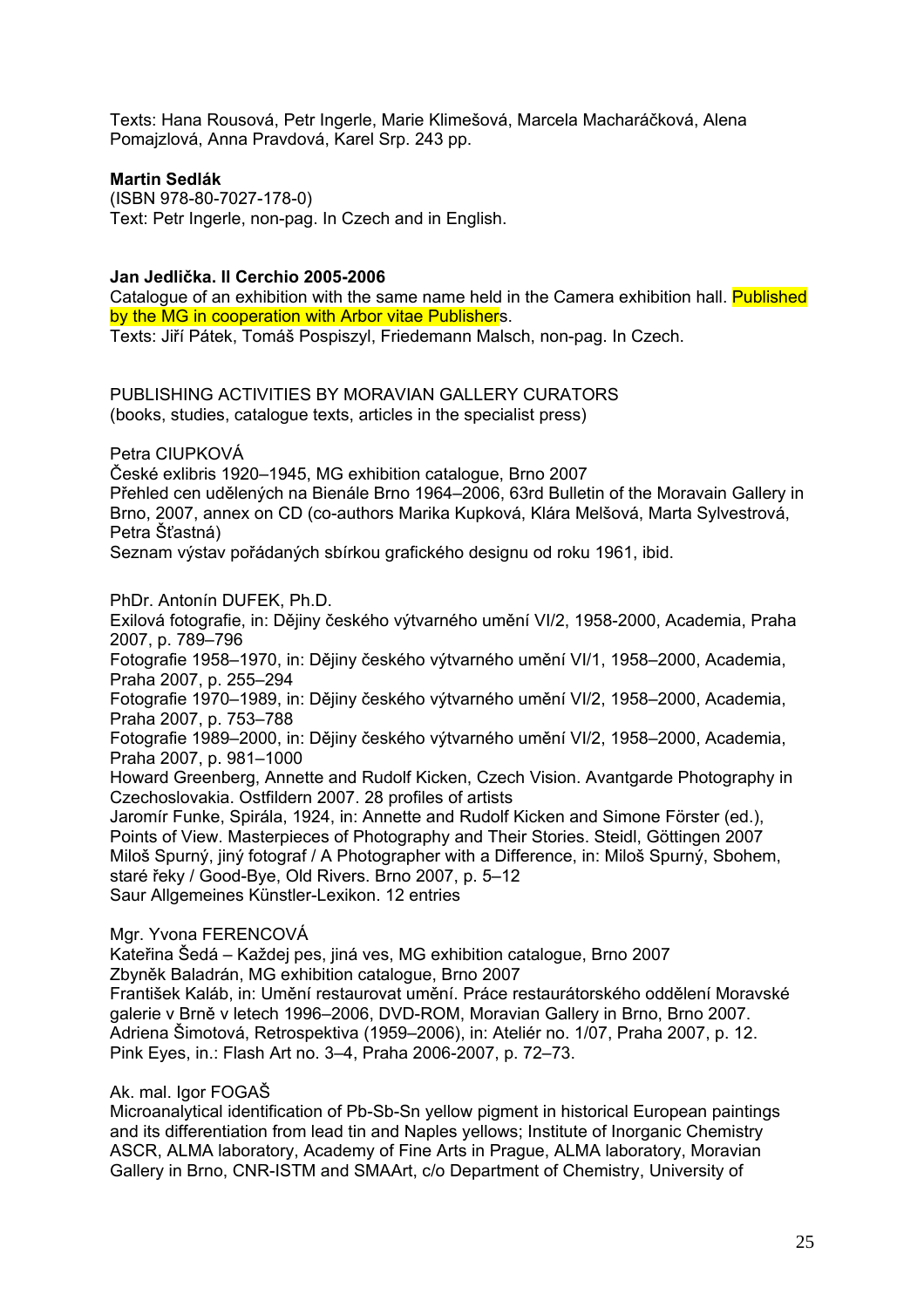Perugia, Journal of Cultural Heritage 8, 2007, 377–386 (co-authors David Hradil, Tomáš Grygar, Janka Hradilová, Petr Bezdička, Veronika Grűnwaldová, Igor Fogaš, Costanza Miliani)

Umění restaurovat umění / Art of Art Restoration, multimedia DVD, MG exhibition catalogue, Brno 2007 (co-edited by Kateřina Svobodová)

Mgr. Andrea HUSSEINIOVÁ

Katalogy Aukčního domu Zezula, Aukce 18-21, Brno 2007, catalogue entries for ceramics and glass

Matthias Corvinus und sein Hof, exhibition catalogue Budapesti Történeti Múzeum, Budapest 2007, catalogue entry Chasuble with Assumpta and St. Wenceslaus.

"Svaté roucho k slávě a ozdobě", proceedings from the seminar "Textil v muzeu. Prezentovat, ano či ne?", Technical Museum in Brno, Brno 2007, p. 61-64

Mgr. Petr INGERLE

Justus van den Nypoort: Vídeň – Salcburk – Olomouc. Poznámky k činnosti v Habsburské monarchii, in: Milena Bartlová a Lubomír Konečný (ed.), Libosad. Studie o českém a evropském barokním umění. Práce držitelů Baderova stipendia pro výzkum malířství 17. století, Nakladatelství Lidové noviny, Praha 2007, p. 123–143

Martin Sedlák, MG exhibition catalogue, Brno 2007

Moravská galerie v Brně, in: Markéta Kroupová, Božena Vachudová (ed.), Soustředěný pohled / Focused view (grafika 60. let ze sbírek členských galerií Rady galerií České republiky), exhibition catalogue of the Council of Galleries of the CR, Praha 2007, p. 82–83 Životopis, Bibliografie, Soupis díla, in: Hana Rousová (ed.), František Foltýn 1891–1976. Košice–Paříž–Brno, MG exhibition catalogue, Brno 2007, p. 199–238

#### PhDr. Hana KARKANOVÁ

Bibliografie díla Jiřího Krohy, in: Marcela Macharáčková (ed.), Jiří Kroha (1893–1974) v proměnách umění 20. století, Brno 2007, p. 472–481 (co-authors Dita Dvořáková, Marcela Macharáčková)

Edice Hyperion ve sbírkách Moravské galerie v Brně, 63rd Bulletin of the Moravian Gallery in Brno, 2007, p. 189–199

Mgr. ing. Zdeněk KAZLEPKA, Ph.D.

Der Maler Gottfried Libalt (1610–1673) zwischen den Genres: Stillleben, Porträt und Landschaftsmalerei, in: Jahrbuch des Kunsthistorischen Museums Wien, Band 8/9, Verlag Philipp von Zabern, Mainz 2006/2007, p. 61–77.

In the Garden of Armida. Italian Baroque Still-life in Bohemia and Moravia, MG exhibition catalogue, Brno 2007, 187 pp.

#### PhDr. Alena KRKOŠKOVÁ

Antonín Grimm – sběratel, in: Sborník pro exlibris a drobnou grafiku, Spolek sběratelů a přátel exlibris, Praha 2007, p. 31–35

Bořivoj Doležal, Kaleidoskop, BKC exhibition catalogue, Galerie U Dobrého pastýře, Radnická 4, Brno, December 2007, non-pag.

63rd Bulletin of the Moravian Gallery in Brno, 2007, Brno 2007, editorial, p. 8–9 Fotografie jako téma 62. Bulletinu Moravské galerie v Brně. Ateliér no. 8, 19. 4. 2007, p. 7

PhDr. Judita MATĚJOVÁ Knižní výstava z r. 1898 v Moravském průmyslovém muzeu, 63rd Bulletin of the Moravian Gallery in Brno, p. 201–209

Mgr. Jiří PÁTEK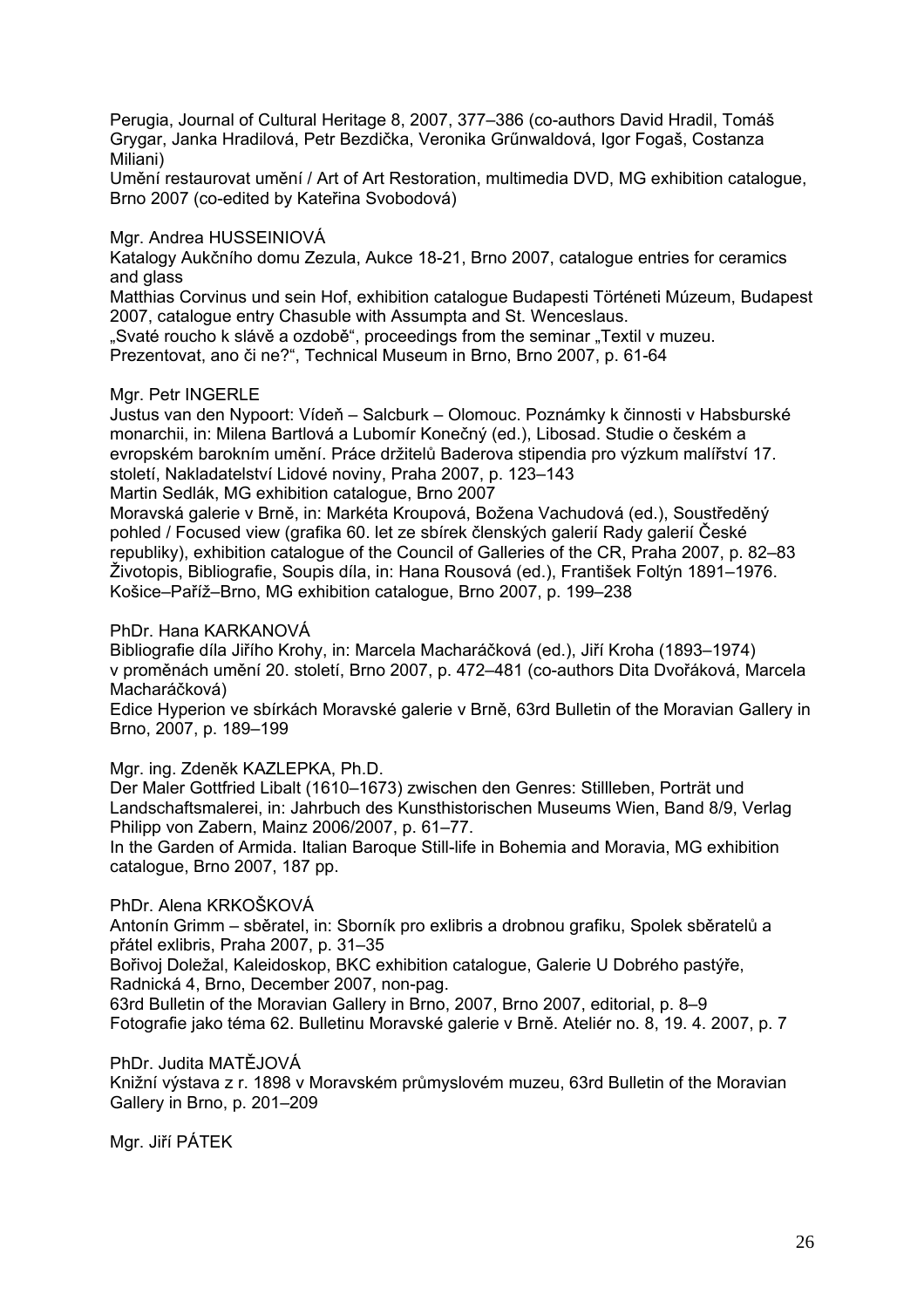Do historie a proti historii. Problematika fyzického uchování umělecké fotografie, in: Sborník ze semináře STOP věnovaného konzervaci a restaurování fotografie a filmu, Národní muzeum v Praze, 15. 11. 2007, Společnost ochrany památek (STOP), Praha 2007, p. 26–33 Fotografie: aktuálně i klasicky, in: Jiří Pátek – Tomáš Pospiszyl – Jan Jedlička – Friedemann Malsch, Jan Jedlička Il Cerchio 2005-2006, MG exhibition catalogue, Brno 2007, non-pag. 23 profiles of artists, in: Matthew S. Witkovsky, Foto: Modernity in Central Europe 1918– 1945, NGA Washington 2007, p. 217–254

Pavel M. Smejkal The Family of Man, Imago, No. 23 Winter, p. 44

### Marek POKORNÝ

Andy Warhol. A Slovak Lesson, MG exhibition catalogue, Brno 2007

Editorial, 63rd Bulletin of the Moravian Gallery in Brno, 2007, p. 6–7

Introduction, in: Hana Rousová (ed.), František Foltýn 1891–1976. Košice–Paříž–Brno, MG exhibition catalogue, Brno 2007, p. 8–9

Stanislav Kolíbal (catalogue entry), in: Jekaterina Selezneva (ed.), Europe, Russia, Europe, exhibition catalogue of the State Tretyakov Gallery. Moscow 2007

Ještě teď mě bolí za krkem, Umělec no. 2/ 2007

Introduction, in: V zahradě Armidině. Italské barokní zátiší v Čechách a na Moravě, MG exhibition catalogue, Brno 2007, p. 6–7

Mgr. Martina STRAKOVÁ

František Lydie Gahura. Malý architekt velkých staveb. Detail 2007/12, p. 68–70 Město a jeho prostor. ERA 21, 2007/5, p. 86

Obnova vily Dušana Jurkoviče. ASB. Architektura, stavebnictví, bydlení, IV/2007/5, p. 20–21 OSOLSOBĚ. Dobrý nábytek, dobré bydlení. Historie nábytkové firmy. Brno v minulosti a dnes XX, 2007, p. 263–278

Catalogue entries in: Kateřina Svobodová, Igor Fofaš: Umění restaurovat umění / Art of Art Restoration, multimedia DVD, MG exhibition catalogue, Brno 2007

PhDr. Kateřina SVOBODOVÁ

Umění restaurovat umění / Art of Art Restoration, multimedia DVD, MG exhibition catalogue, Brno 2007 (co-edited by Igor Fogaš)

PhDr. Marta SYLVESTROVÁ

Bayern – Böhmen / Bavorsko – Čechy. 1500 Jahre Nachbarschaft.Haus der Bayerischen Geschichte 2007, partial contribution 6.90, p. 425 Font Cover Design*,* MG exhibition catalogue, Brno 2007

Historie sbírky grafického designu Moravské galerie v Brně, in: 63rd Bulletin of the Moravian Gallery in Brno, 2007, p. 11–26

Mgr. Petr TOMÁŠEK

Jan Antonín Richter: Archangel Gabriel (catalogue entry), in: Jekaterina Selezneva (ed.), Europe, Russia, Europe, exhibition catalogue of the State Tretyakov Gallery. Moscow 2007, p. 176–177

Mgr. Markéta TRONNEROVÁ

Glasindustrie in Mähren – Die Produktion der Firma J. Schreiber & Neffen in der Sammlung der Moravská galerie v Brně, Pressglas-Korrespondenz, 1, 2007, p. 72–81 Vzorníky firmy J. Schreiber & Neffen, Sklář a keramik, 57, 2007, 7–8, p. 183–187

Pavlína VOGELOVÁ

Regenerace generace: Jaromír Roller & Teri Warhol, exhibition catalogue of Galerie Tunklův Dvorec, Zábřeh na Moravě 2007 (co-author James Reeve)

Mgr. Zora WÖRGÖTTER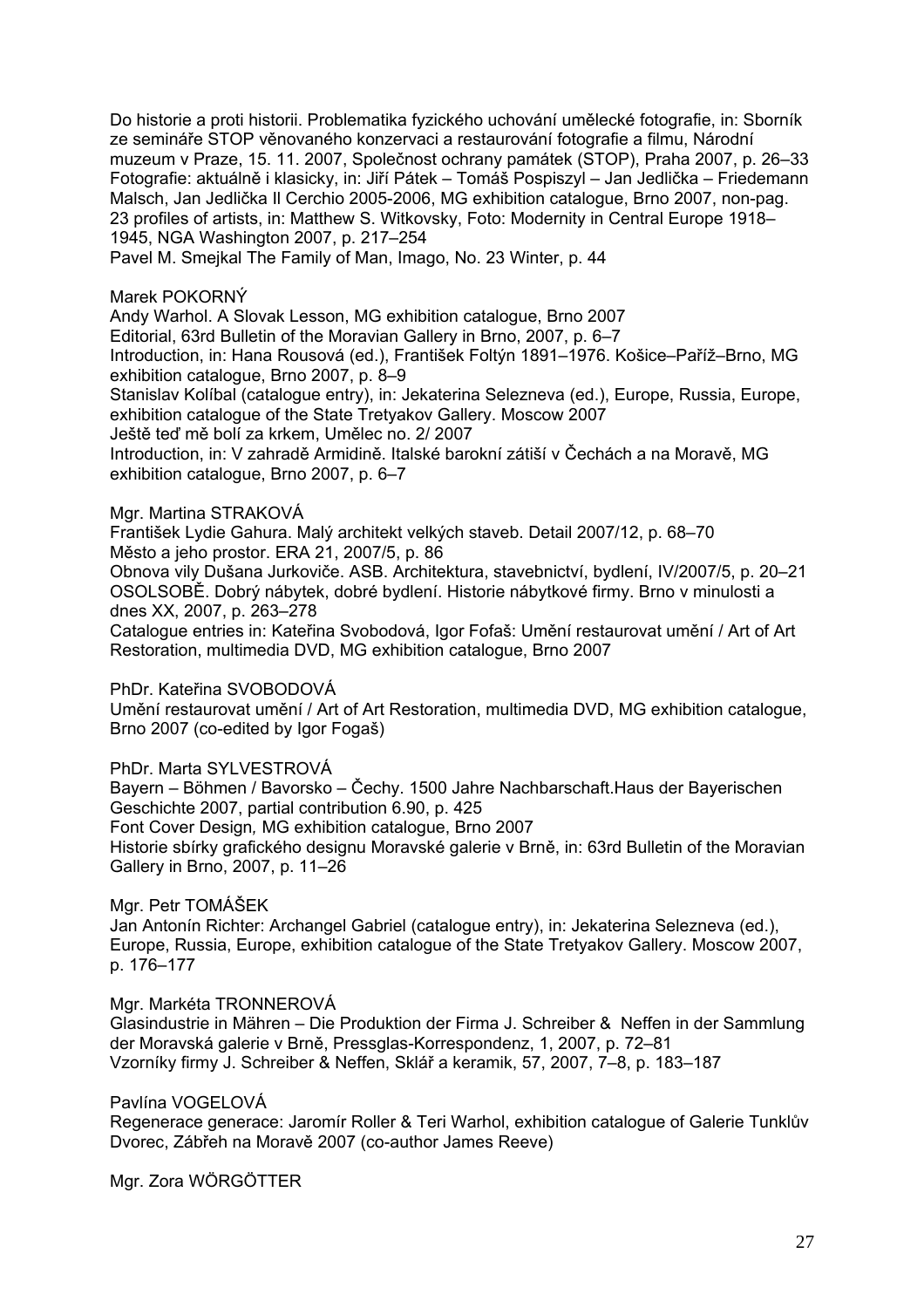Zrcadla smrti. K ikonografii memorií raného novověku, in: Ondřej Jakubec a kol., Ku věčné památce. Malované renesanční epitafy v českých zemích. Olomouc 2007, p. 25–35 Epitafní obrazy v Brně, in: Ondřej Jakubec a kol., Ku věčné památce. Malované renesanční epitafy v českých zemích. Olomouc 2007, p. 51–62, cat. no. 1–3, p. 88–93 Baroque Ceiling Painting in Central Europe / Barocke Deckenmalerei in Mitteleuropa. Proceedings of the Conference. Praha 2007 (co-authors Martin Mádl – Michaela Šeferisová Loudová)

## **2007 ECONOMIC EVALUATION**

(in thousands of Czech crowns)

| Yields in total                                         | 87.523 |
|---------------------------------------------------------|--------|
| of which: Ministry of Culture CR contribution           | 71.481 |
| EU grant                                                | 406    |
| <b>Grant Agency CR</b>                                  | 401    |
| Takings and income                                      | 15,235 |
| of which: takings from the sale of goods and services   | 5,184  |
| of which gallery's own goods and the sale of catalogues | 1,702  |
| on commission                                           |        |
| tickets                                                 | 1,415  |
| promotion                                               | 957    |
| rent                                                    | 749    |
| export permits                                          | 10     |
| library takings, photo, reproduction rights             | 349    |
| unfinished production                                   | 83     |
| material activation                                     | 1,694  |
| other sources of income                                 | 8,274  |
| of which: use of financial funds                        | 6,787  |
| of which: RF                                            | 570    |
| FRIM - repairs                                          | 6,156  |
| other income                                            | 1,233  |
| sponsorship                                             | 254    |
|                                                         |        |
| Evnances in total                                       | 97519  |

| Expenses in total           |                           | 87,518 |
|-----------------------------|---------------------------|--------|
| of which: material          |                           | 5,891  |
| energy                      |                           | 6,763  |
| services                    |                           | 19,514 |
| personnel expenses in total |                           | 38,220 |
|                             | of which: salary expenses | 26,336 |
|                             | other personnel expenses  | 1,139  |
|                             | social security           | 9,579  |
|                             | social expenses           | 527    |
|                             | other social expenses     | 639    |
| HIM and DHIM deductions     |                           | 7,162  |
| Income tax                  |                           | 110    |
| repairs and maintenance     |                           | 6,673  |
| travelling costs            |                           | 631    |
| representation costs        |                           | 142    |
| sold goods expenses         |                           | 1,487  |
| other expenses              |                           | 925    |
|                             |                           |        |

| -<br>aanaanain sanult<br>nn o<br>ь.<br>$\mathbf{1}$ $\mathbf{2}$<br>result<br>ш<br>л к.<br>┍<br>mce<br>. $1 - 1 - 1$ |  |
|----------------------------------------------------------------------------------------------------------------------|--|
|                                                                                                                      |  |